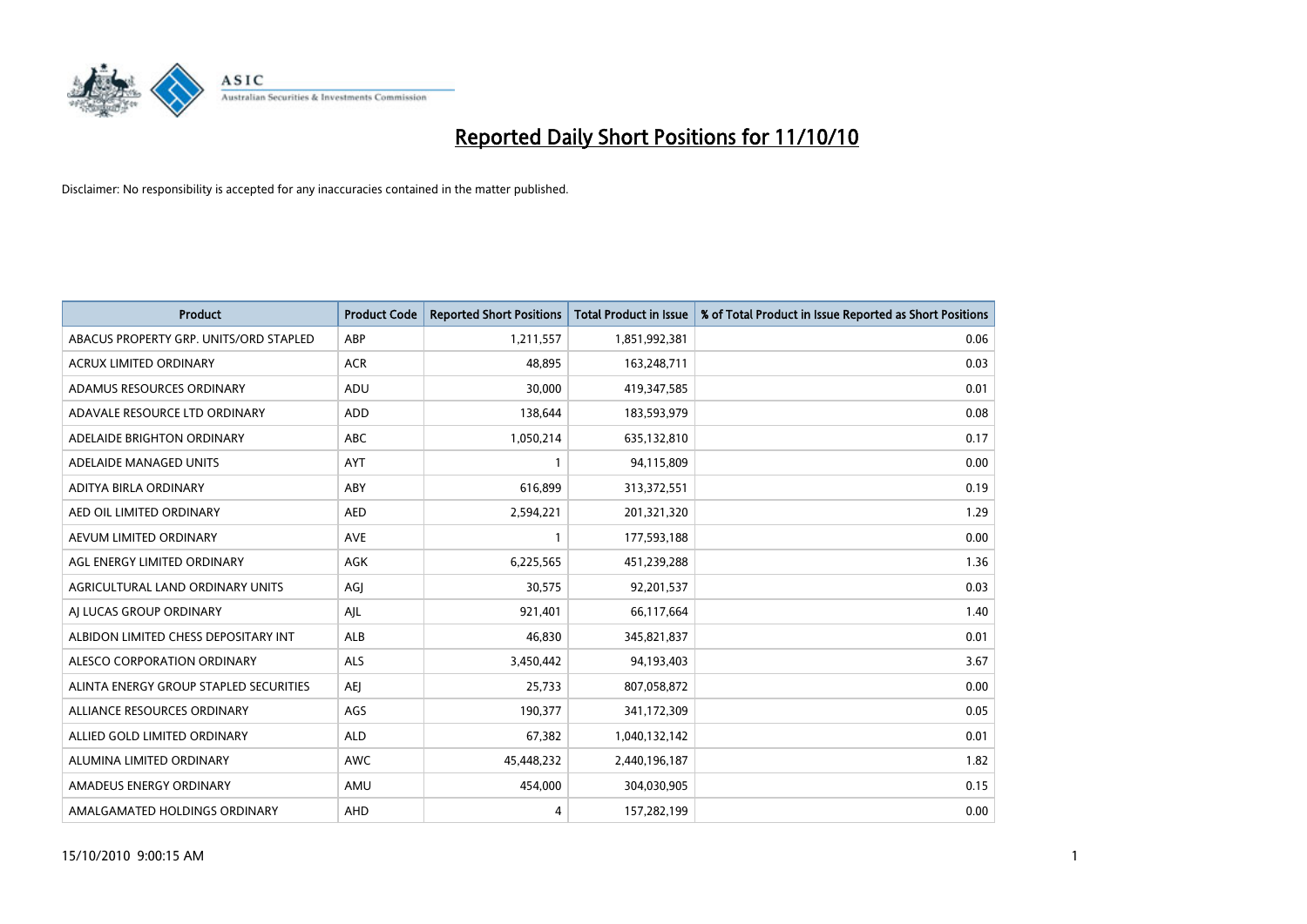

| <b>Product</b>                          | <b>Product Code</b> | <b>Reported Short Positions</b> | <b>Total Product in Issue</b> | % of Total Product in Issue Reported as Short Positions |
|-----------------------------------------|---------------------|---------------------------------|-------------------------------|---------------------------------------------------------|
| AMCOR LIMITED ORDINARY                  | AMC                 | 1,073,692                       | 1,222,672,070                 | 0.08                                                    |
| AMP LIMITED ORDINARY                    | AMP                 | 24,681,625                      | 2,071,925,423                 | 1.16                                                    |
| AMPELLA MINING ORDINARY                 | <b>AMX</b>          | 8,065                           | 198,225,108                   | 0.00                                                    |
| ANDEAN RESOURCES LTD ORDINARY           | <b>AND</b>          | 97,923                          | 548,450,367                   | 0.01                                                    |
| ANSELL LIMITED ORDINARY                 | <b>ANN</b>          | 1,286,816                       | 132,894,402                   | 0.97                                                    |
| ANTARES ENERGY LTD ORDINARY             | <b>AZZ</b>          | 116,235                         | 299,333,110                   | 0.03                                                    |
| ANZ BANKING GRP LTD ORDINARY            | ANZ                 | 9,443,589                       | 2,559,643,569                 | 0.33                                                    |
| APA GROUP STAPLED SECURITIES            | <b>APA</b>          | 6,137,235                       | 551,689,118                   | 1.12                                                    |
| APEX MINERALS NL ORDINARY               | <b>AXM</b>          | 885,146                         | 3,567,819,909                 | 0.02                                                    |
| APN EUROPEAN RETAIL UNITS STAPLED SEC.  | <b>AEZ</b>          | 11,832                          | 544,910,660                   | 0.00                                                    |
| APN NEWS & MEDIA ORDINARY               | <b>APN</b>          | 7,713,777                       | 606,084,019                   | 1.28                                                    |
| APOLLO GAS LIMITED ORDINARY             | <b>AZO</b>          | 71,180                          | 90,400,136                    | 0.08                                                    |
| AQUARIUS PLATINUM. ORDINARY             | <b>AQP</b>          | 7,545,504                       | 463,231,008                   | 1.63                                                    |
| AQUILA RESOURCES ORDINARY               | <b>AQA</b>          | 1,243,435                       | 322,862,186                   | 0.35                                                    |
| ARAFURA RESOURCE LTD ORDINARY           | <b>ARU</b>          | 434,088                         | 290,640,342                   | 0.15                                                    |
| ARDENT LEISURE GROUP STAPLED SECURITIES | AAD                 | 685.874                         | 312,836,274                   | 0.21                                                    |
| ARGO INVESTMENTS ORDINARY               | ARG                 |                                 | 607,927,445                   | 0.00                                                    |
| ARISTOCRAT LEISURE ORDINARY             | <b>ALL</b>          | 25,333,201                      | 533,983,910                   | 4.72                                                    |
| ASCIANO GROUP STAPLED SECURITIES        | <b>AIO</b>          | 19,334,647                      | 2,926,103,883                 | 0.66                                                    |
| ASG GROUP LIMITED ORDINARY              | <b>ASZ</b>          | 63,761                          | 151,836,046                   | 0.03                                                    |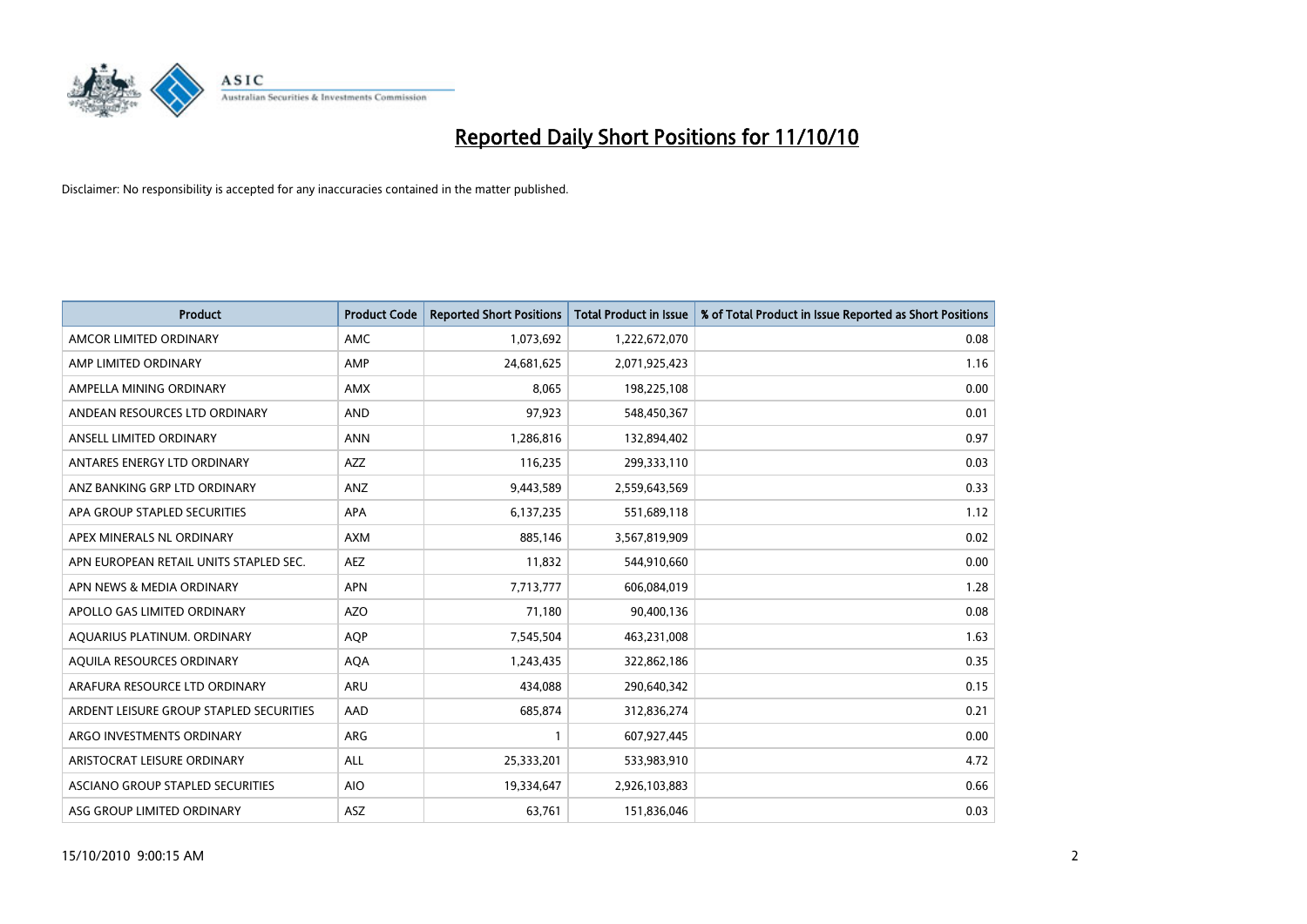

| <b>Product</b>                          | <b>Product Code</b> | <b>Reported Short Positions</b> | <b>Total Product in Issue</b> | % of Total Product in Issue Reported as Short Positions |
|-----------------------------------------|---------------------|---------------------------------|-------------------------------|---------------------------------------------------------|
| ASPEN GROUP ORD/UNITS STAPLED           | <b>APZ</b>          | 908,508                         | 583,934,711                   | 0.15                                                    |
| ASTON RES LTD ORDINARY                  | <b>AZT</b>          | 2,039                           | 204,527,604                   | 0.00                                                    |
| ASTRO JAP PROP GROUP STAPLED SECURITIES | AJA                 | 187,348                         | 508,212,161                   | 0.03                                                    |
| ASX LIMITED ORDINARY                    | ASX                 | 3,750,072                       | 175,136,729                   | 2.11                                                    |
| ATLAS IRON LIMITED ORDINARY             | <b>AGO</b>          | 4,831,978                       | 540,009,119                   | 0.88                                                    |
| AUCKLAND INTERNATION ORDINARY           | <b>AIA</b>          | 54                              | 1,310,392,831                 | 0.00                                                    |
| <b>AURA ENERGY ORDINARY</b>             | <b>AEE</b>          | 20,000                          | 95,717,557                    | 0.02                                                    |
| AURORA OIL & GAS ORDINARY               | <b>AUT</b>          | 220,494                         | 278,365,342                   | 0.08                                                    |
| AUSDRILL LIMITED ORDINARY               | <b>ASL</b>          | 16,183                          | 261,820,159                   | 0.00                                                    |
| AUSENCO LIMITED ORDINARY                | AAX                 | 4,306,251                       | 122,427,576                   | 3.53                                                    |
| AUSTAL LIMITED ORDINARY                 | ASB                 | 264,475                         | 188,069,638                   | 0.13                                                    |
| <b>AUSTAR UNITED ORDINARY</b>           | <b>AUN</b>          | 14,879,445                      | 1,271,329,063                 | 1.16                                                    |
| AUSTBROKERS HOLDINGS ORDINARY           | <b>AUB</b>          | $\overline{2}$                  | 52,736,987                    | 0.00                                                    |
| AUSTEREO GROUP LTD. ORDINARY            | <b>AEO</b>          | 30,823                          | 344,783,708                   | 0.01                                                    |
| AUSTIN ENGINEERING ORDINARY             | ANG                 | 2,417                           | 71,314,403                    | 0.00                                                    |
| AUSTRALAND PROPERTY STAPLED SECURITY    | <b>ALZ</b>          | 176,567                         | 576,837,197                   | 0.03                                                    |
| AUSTRALIAN AGRICULT. ORDINARY           | AAC                 | 4,369,604                       | 264,264,459                   | 1.64                                                    |
| AUSTRALIAN EDUCATION UNITS              | <b>AEU</b>          | 625,000                         | 134,973,383                   | 0.46                                                    |
| AUSTRALIAN FOUNDAT, ORDINARY            | AFI                 | 784                             | 1,013,151,345                 | 0.00                                                    |
| AUSTRALIAN INFRASTR. UNITS/ORDINARY     | <b>AIX</b>          | 302,016                         | 620,733,944                   | 0.04                                                    |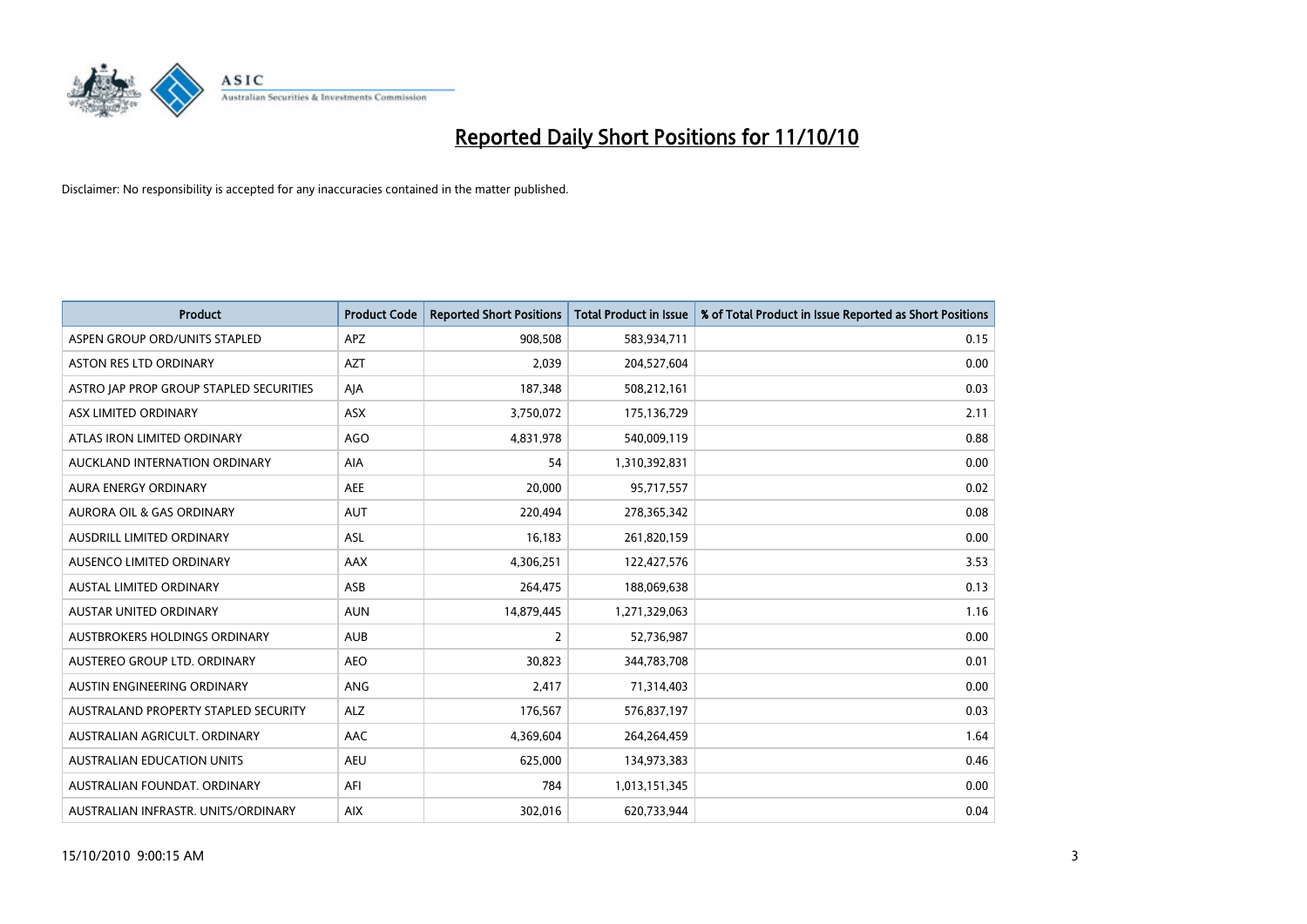

| <b>Product</b>                       | <b>Product Code</b> | <b>Reported Short Positions</b> | <b>Total Product in Issue</b> | % of Total Product in Issue Reported as Short Positions |
|--------------------------------------|---------------------|---------------------------------|-------------------------------|---------------------------------------------------------|
| AUSTRALIAN MINES LTD ORDINARY        | <b>AUZ</b>          | 1,400,000                       | 6,981,662,168                 | 0.02                                                    |
| AUSTRALIAN PHARM. ORDINARY           | API                 | 883,763                         | 488,115,883                   | 0.17                                                    |
| AVEXA LIMITED ORDINARY               | <b>AVX</b>          | 243,657                         | 847,688,779                   | 0.03                                                    |
| AVOCA RESOURCES ORDINARY             | <b>AVO</b>          | 1,175,052                       | 302,379,660                   | 0.38                                                    |
| AWB LIMITED ORDINARY                 | <b>AWB</b>          | 2,974,703                       | 817,304,356                   | 0.36                                                    |
| AWE LIMITED ORDINARY                 | <b>AWE</b>          | 2,030,579                       | 521,871,941                   | 0.40                                                    |
| AXA ASIA PACIFIC ORDINARY            | <b>AXA</b>          | 5,908,864                       | 2,067,095,545                 | 0.28                                                    |
| BANK OF QUEENSLAND. ORDINARY         | <b>BOO</b>          | 2,200,426                       | 215,681,127                   | 0.99                                                    |
| <b>BANNERMAN RESOURCES ORDINARY</b>  | <b>BMN</b>          | 278,579                         | 201,710,934                   | 0.14                                                    |
| <b>BASS STRAIT OIL CO ORDINARY</b>   | <b>BAS</b>          | 1,482                           | 291,030,250                   | 0.00                                                    |
| <b>BATHURST RESOURCES ORDINARY</b>   | <b>BTU</b>          | 1,860,197                       | 227,787,892                   | 0.82                                                    |
| <b>BAUXITE RESOURCE LTD ORDINARY</b> | <b>BAU</b>          | 44.797                          | 234,379,896                   | 0.02                                                    |
| BEACH ENERGY LIMITED ORDINARY        | <b>BPT</b>          | 1,759,424                       | 1,098,548,140                 | 0.15                                                    |
| BEADELL RESOURCE LTD ORDINARY        | <b>BDR</b>          | 123,053                         | 621,937,828                   | 0.02                                                    |
| BENDIGO AND ADELAIDE ORDINARY        | <b>BEN</b>          | 3,439,150                       | 357,550,269                   | 0.97                                                    |
| BENDIGO MINING LTD ORDINARY          | <b>BDG</b>          | 14,646,056                      | 509,712,735                   | 2.87                                                    |
| BERKELEY RESOURCES ORDINARY          | <b>BKY</b>          | 5,787                           | 137,590,319                   | 0.00                                                    |
| <b>BHP BILLITON LIMITED ORDINARY</b> | <b>BHP</b>          | 24,940,432                      | 3,356,081,497                 | 0.71                                                    |
| <b>BILLABONG ORDINARY</b>            | <b>BBG</b>          | 5,868,377                       | 253,122,552                   | 2.32                                                    |
| <b>BIOTA HOLDINGS ORDINARY</b>       | <b>BTA</b>          | 1,631,873                       | 179,878,356                   | 0.91                                                    |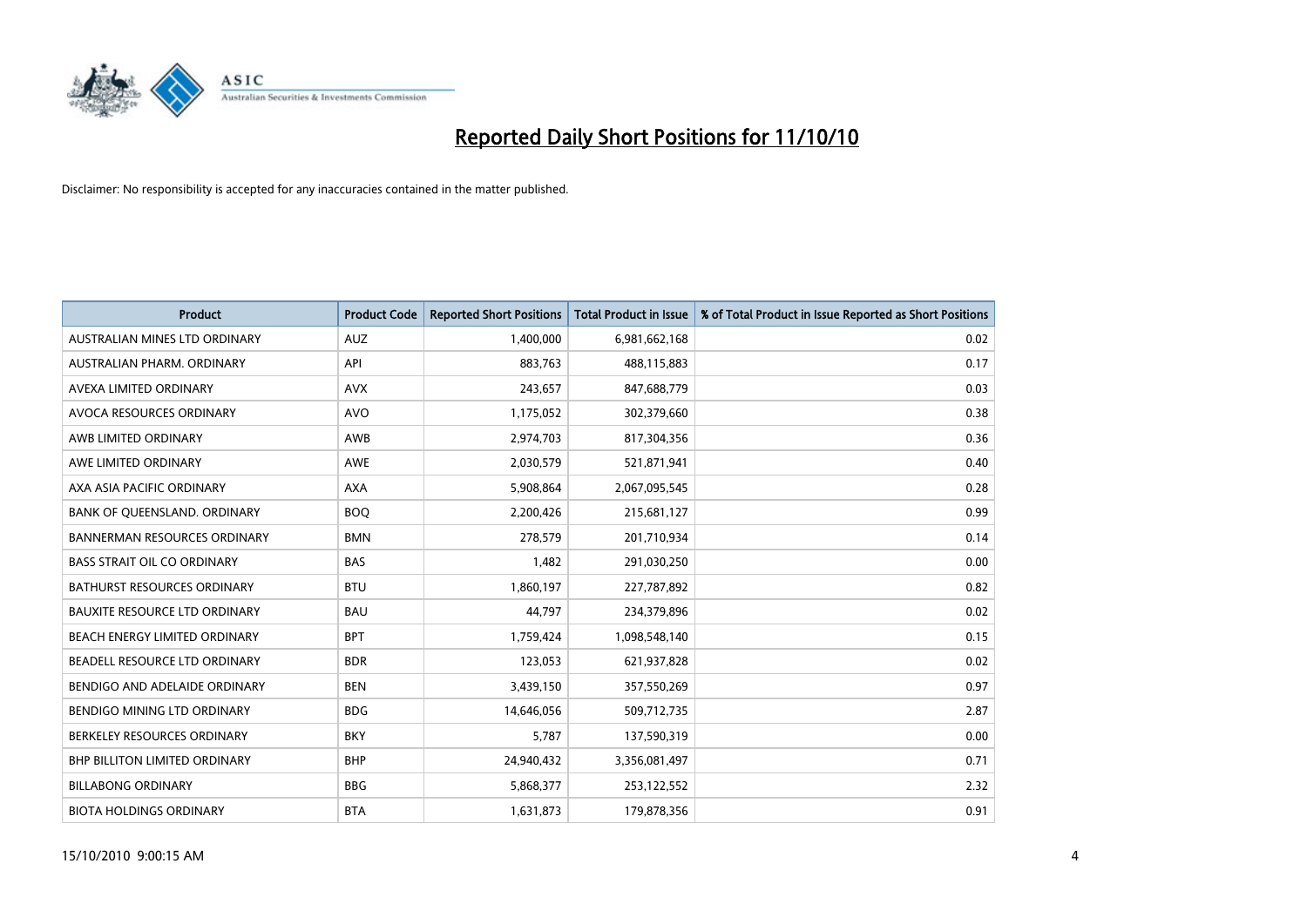

| <b>Product</b>                       | <b>Product Code</b> | <b>Reported Short Positions</b> | Total Product in Issue | % of Total Product in Issue Reported as Short Positions |
|--------------------------------------|---------------------|---------------------------------|------------------------|---------------------------------------------------------|
| <b>BISALLOY STEEL ORDINARY</b>       | <b>BIS</b>          | 84,480                          | 216,455,965            | 0.04                                                    |
| BKI INVESTMENT LTD ORDINARY          | BKI                 | 508                             | 420,919,092            | 0.00                                                    |
| <b>BLACKMORES LIMITED ORDINARY</b>   | <b>BKL</b>          | 29                              | 16,744,259             | 0.00                                                    |
| <b>BLACKTHORN RESOURCES ORDINARY</b> | <b>BTR</b>          | 35,848                          | 106,885,300            | 0.03                                                    |
| <b>BLUESCOPE STEEL LTD ORDINARY</b>  | <b>BSL</b>          | 18,428,737                      | 1,823,324,017          | 0.99                                                    |
| <b>BOART LONGYEAR ORDINARY</b>       | <b>BLY</b>          | 3,304,487                       | 461,163,412            | 0.71                                                    |
| <b>BOOM LOGISTICS ORDINARY</b>       | <b>BOL</b>          | 337,999                         | 460,795,156            | 0.07                                                    |
| BORAL LIMITED. ORDINARY              | <b>BLD</b>          | 20,036,104                      | 718,853,617            | 2.80                                                    |
| BOTSWANA METALS LTD ORDINARY         | <b>BML</b>          | 7,000                           | 106,087,760            | 0.01                                                    |
| <b>BOW ENERGY LIMITED ORDINARY</b>   | <b>BOW</b>          | 2,066,555                       | 280,607,187            | 0.73                                                    |
| <b>BRADKEN LIMITED ORDINARY</b>      | <b>BKN</b>          | 679,224                         | 139,346,259            | 0.48                                                    |
| <b>BRAMBLES LIMITED ORDINARY</b>     | <b>BXB</b>          | 13,570,698                      | 1,422,592,301          | 0.94                                                    |
| BREVILLE GROUP LTD ORDINARY          | <b>BRG</b>          | 2,740                           | 129,515,322            | 0.00                                                    |
| <b>BRICKWORKS LIMITED ORDINARY</b>   | <b>BKW</b>          | 38,117                          | 147,235,904            | 0.02                                                    |
| <b>BROCKMAN RESOURCES ORDINARY</b>   | <b>BRM</b>          | 177,966                         | 141,588,151            | 0.13                                                    |
| BT INVESTMENT MNGMNT ORDINARY        | <b>BTT</b>          | 543,614                         | 160,000,000            | 0.34                                                    |
| BUNNINGS WAREHOUSE ORDINARY UNITS    | <b>BWP</b>          | 545,538                         | 427,042,646            | 0.12                                                    |
| <b>BURU ENERGY ORDINARY</b>          | <b>BRU</b>          | 171,612                         | 182,777,620            | 0.09                                                    |
| <b>CABCHARGE AUSTRALIA ORDINARY</b>  | CAB                 | 1,353,185                       | 120,437,014            | 1.13                                                    |
| CALTEX AUSTRALIA ORDINARY            | <b>CTX</b>          | 6,542,586                       | 270,000,000            | 2.43                                                    |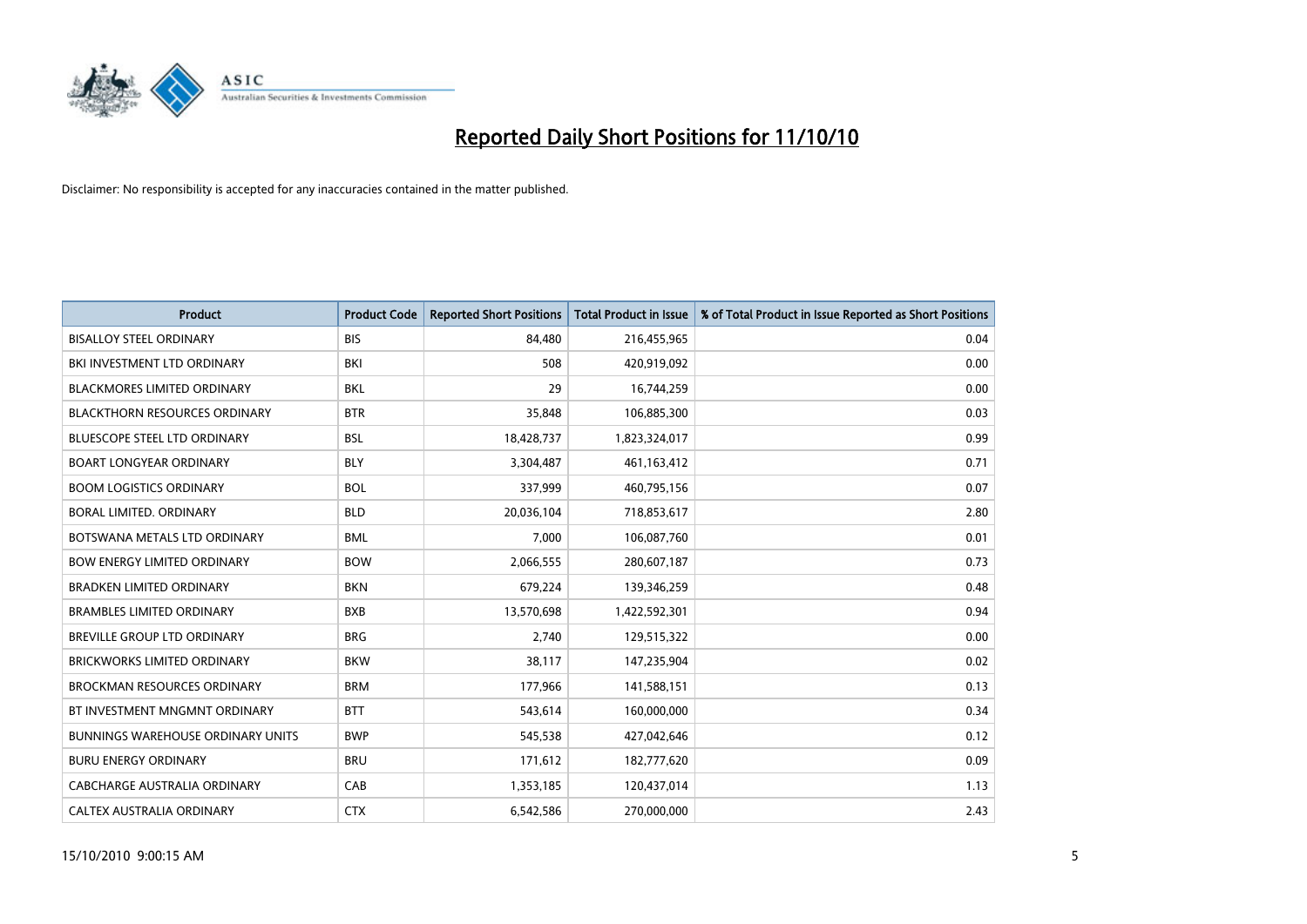

| <b>Product</b>                                | <b>Product Code</b> | <b>Reported Short Positions</b> | Total Product in Issue | % of Total Product in Issue Reported as Short Positions |
|-----------------------------------------------|---------------------|---------------------------------|------------------------|---------------------------------------------------------|
| <b>CAMPBELL BROTHERS ORDINARY</b>             | <b>CPB</b>          | 721,639                         | 63,517,495             | 1.13                                                    |
| CAPE LAMBERT RES LTD ORDINARY                 | <b>CFE</b>          | 421,672                         | 593,166,467            | 0.06                                                    |
| <b>CARBON ENERGY ORDINARY</b>                 | <b>CNX</b>          | 549,654                         | 609,497,650            | 0.08                                                    |
| CARDNO LIMITED ORDINARY                       | CDD                 | 14,688                          | 105,599,600            | 0.01                                                    |
| CARNARVON PETROLEUM ORDINARY                  | <b>CVN</b>          | 2,238,093                       | 686,759,634            | 0.32                                                    |
| <b>CARNEGIE WAVE ENERGY ORDINARY</b>          | <b>CWE</b>          | 83,000                          | 565,237,627            | 0.01                                                    |
| <b>CARPATHIAN RESOURCES ORDINARY</b>          | <b>CPN</b>          | 75.000                          | 265,533,501            | 0.03                                                    |
| CARPENTARIA EXP. LTD ORDINARY                 | CAP                 | 9,777                           | 94,071,301             | 0.01                                                    |
| CARSALES.COM LTD ORDINARY                     | <b>CRZ</b>          | 999,511                         | 232,500,800            | 0.42                                                    |
| CASH CONVERTERS ORD/DIV ACCESS                | CCV                 | 68,191                          | 379,761,025            | 0.01                                                    |
| <b>CASPIAN OIL &amp; GAS ORDINARY</b>         | <b>CIG</b>          | 50,000                          | 1,331,500,513          | 0.00                                                    |
| CATALPA RESOURCES ORDINARY                    | CAH                 | 359,222                         | 162,752,409            | 0.22                                                    |
| <b>CEC GROUP LIMITED ORDINARY</b>             | <b>CEG</b>          | 1,750                           | 79,662,662             | 0.00                                                    |
| <b>CELLNET GROUP ORDINARY</b>                 | <b>CLT</b>          | 1,342                           | 70,221,390             | 0.00                                                    |
| <b>CENTENNIAL COAL ORDINARY</b>               | <b>CEY</b>          | 63,908                          | 395,126,381            | 0.02                                                    |
| CENTRAL PETROLEUM ORDINARY                    | <b>CTP</b>          | 11,455                          | 982,297,842            | 0.00                                                    |
| <b>CENTRO PROPERTIES UNITS/ORD STAPLED</b>    | <b>CNP</b>          | 324,031                         | 972,414,514            | 0.03                                                    |
| <b>CENTRO RETAIL GROUP STAPLED SECURITIES</b> | <b>CER</b>          | 726,032                         | 2,286,399,424          | 0.03                                                    |
| <b>CERAMIC FUEL CELLS ORDINARY</b>            | <b>CFU</b>          | 138,346                         | 1,195,446,166          | 0.01                                                    |
| <b>CFS RETAIL PROPERTY UNITS</b>              | <b>CFX</b>          | 39,849,838                      | 2,820,392,571          | 1.41                                                    |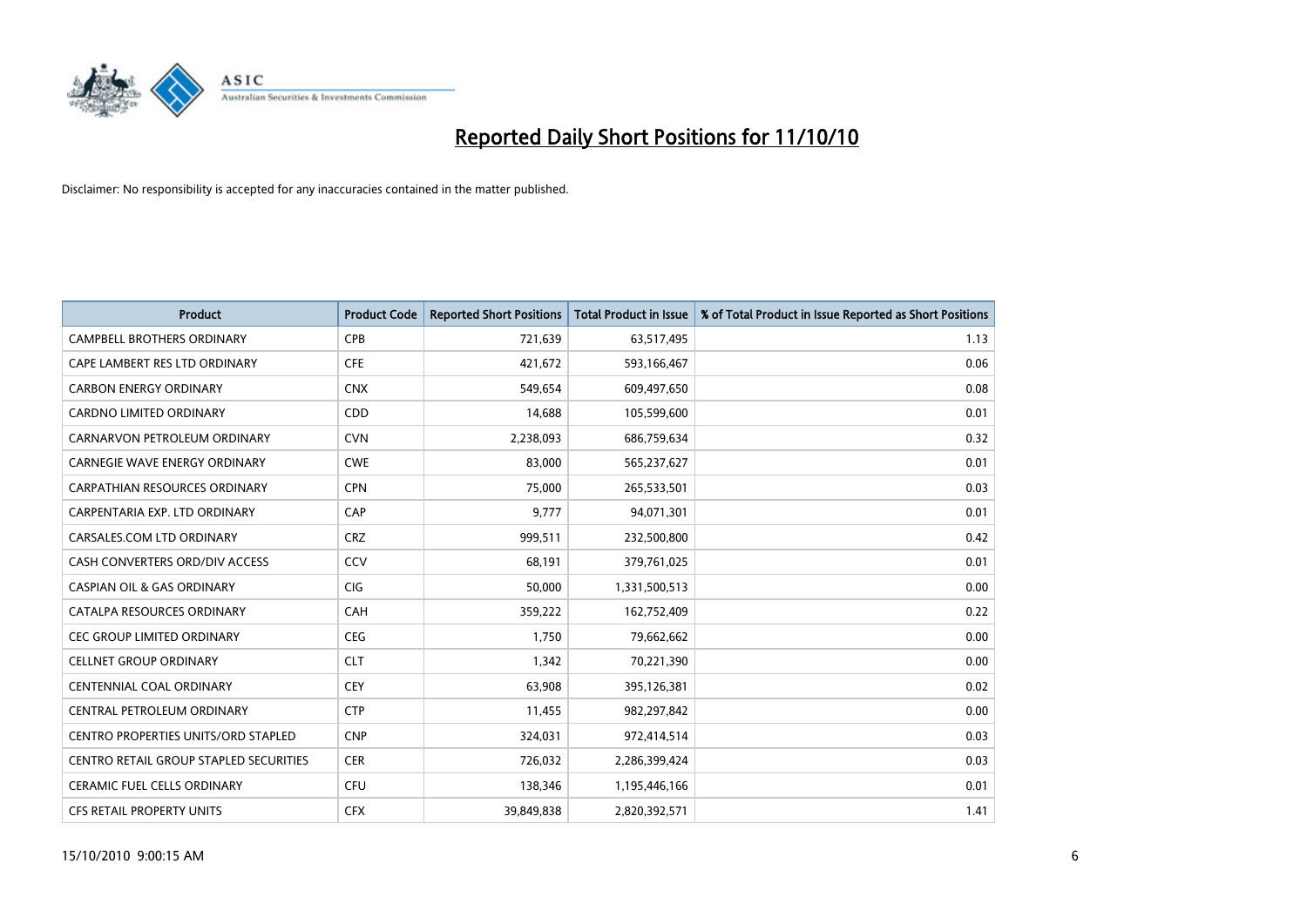

| <b>Product</b>                           | <b>Product Code</b> | <b>Reported Short Positions</b> | Total Product in Issue | % of Total Product in Issue Reported as Short Positions |
|------------------------------------------|---------------------|---------------------------------|------------------------|---------------------------------------------------------|
| <b>CHALLENGER DIV.PRO. STAPLED UNITS</b> | <b>CDI</b>          | 26,782                          | 913,426,007            | 0.00                                                    |
| CHALLENGER F.S.G.LTD ORDINARY            | <b>CGF</b>          | 9,727,857                       | 502,653,232            | 1.92                                                    |
| CHALLENGER INFRAST. STAPLED UNITS        | <b>CIF</b>          | 8,420                           | 316,223,785            | 0.00                                                    |
| CHANDLER MACLEOD LTD ORDINARY            | <b>CMG</b>          | 11,970                          | 422,031,685            | 0.00                                                    |
| CHARTER HALL GROUP STAPLED US PROHIBIT.  | <b>CHC</b>          | 1,946,481                       | 1,225,365,088          | 0.15                                                    |
| <b>CHARTER HALL OFFICE UNIT</b>          | CQO                 | 455,198                         | 493,319,730            | 0.09                                                    |
| <b>CHARTER HALL RETAIL UNITS</b>         | <b>COR</b>          | 164,672                         | 305,810,723            | 0.05                                                    |
| CHEMGENEX PHARMACEUT ORDINARY            | <b>CXS</b>          | 221,509                         | 283,348,870            | 0.08                                                    |
| CITADEL RESOURCE GRP ORDINARY            | CGG                 | 2,582,116                       | 2,367,460,116          | 0.11                                                    |
| CITIGOLD CORP LTD ORDINARY               | <b>CTO</b>          | 2,098,686                       | 964,512,301            | 0.22                                                    |
| CLINUVEL PHARMACEUT. ORDINARY            | <b>CUV</b>          | 41,277                          | 303,443,665            | 0.01                                                    |
| <b>CLOUGH LIMITED ORDINARY</b>           | <b>CLO</b>          | 316,382                         | 771,906,269            | 0.03                                                    |
| <b>COAL &amp; ALLIED ORDINARY</b>        | <b>CNA</b>          | 1,059                           | 86,584,735             | 0.00                                                    |
| COAL OF AFRICA LTD ORDINARY              | <b>CZA</b>          | 953,121                         | 530,514,663            | 0.18                                                    |
| <b>COALSPUR MINES LTD ORDINARY</b>       | <b>CPL</b>          | 73,082                          | 379,088,134            | 0.02                                                    |
| COCA-COLA AMATIL ORDINARY                | <b>CCL</b>          | 5,629,510                       | 754,623,769            | 0.73                                                    |
| <b>COCHLEAR LIMITED ORDINARY</b>         | <b>COH</b>          | 719,297                         | 56,590,681             | 1.26                                                    |
| COCKATOO COAL ORDINARY                   | <b>COK</b>          | 297,682                         | 868,499,759            | 0.03                                                    |
| <b>COEUR D'ALENE MINES. CDI 1:1</b>      | <b>CXC</b>          | 1.000                           | 4,427,833              | 0.02                                                    |
| COFFEY INTERNATIONAL ORDINARY            | COF                 | 20,869                          | 129,035,760            | 0.01                                                    |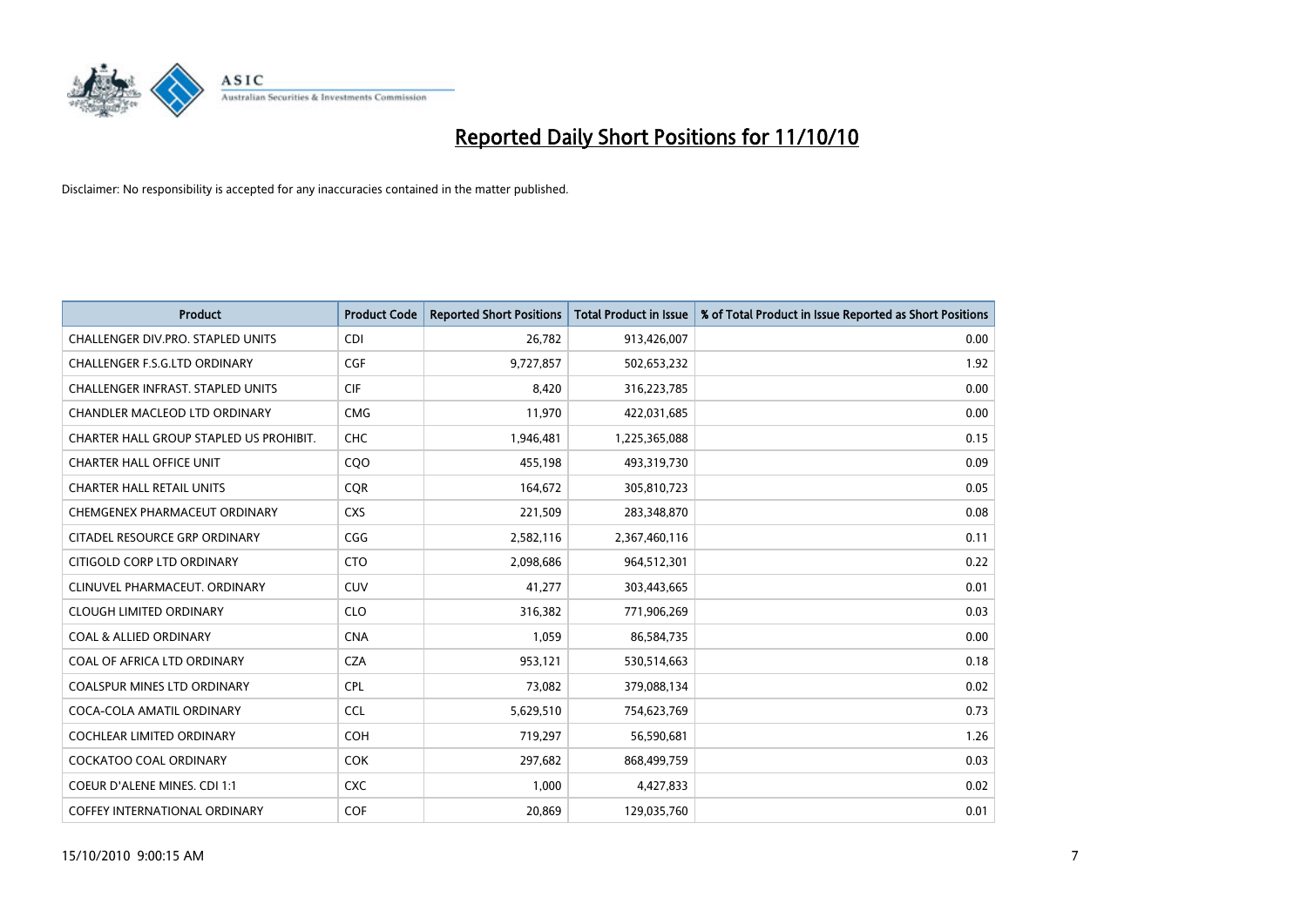

| <b>Product</b>                           | <b>Product Code</b> | <b>Reported Short Positions</b> | <b>Total Product in Issue</b> | % of Total Product in Issue Reported as Short Positions |
|------------------------------------------|---------------------|---------------------------------|-------------------------------|---------------------------------------------------------|
| COMMONWEALTH BANK, ORDINARY              | <b>CBA</b>          | 16,358,191                      | 1,548,872,074                 | 1.02                                                    |
| COMMONWEALTH PROP ORDINARY UNITS         | <b>CPA</b>          | 17,437,325                      | 2,012,803,230                 | 0.86                                                    |
| <b>COMPASS RESOURCES ORDINARY</b>        | <b>CMR</b>          | 101,480                         | 147,402,920                   | 0.07                                                    |
| COMPUTERSHARE LTD ORDINARY               | <b>CPU</b>          | 4,021,107                       | 555,664,059                   | 0.68                                                    |
| <b>CONNECTEAST GROUP STAPLED</b>         | <b>CEU</b>          | 32,198,803                      | 3,940,145,951                 | 0.81                                                    |
| CONSOLIDATED MEDIA, ORDINARY             | <b>CMJ</b>          | 1,909,469                       | 577,145,934                   | 0.33                                                    |
| CONTANGO MICROCAP ORDINARY               | <b>CTN</b>          | 7,500                           | 151,458,972                   | 0.00                                                    |
| <b>COOPER ENERGY LTD ORDINARY</b>        | <b>COE</b>          | 81,612                          | 292,576,001                   | 0.03                                                    |
| COPPER STRIKE LTD ORDINARY               | <b>CSE</b>          | 714                             | 129,455,571                   | 0.00                                                    |
| <b>COUNT FINANCIAL ORDINARY</b>          | COU                 | 1,382,550                       | 261,968,742                   | 0.53                                                    |
| CRANE GROUP LIMITED ORDINARY             | <b>CRG</b>          | 3,118,080                       | 79,110,667                    | 3.93                                                    |
| <b>CROMWELL GROUP STAPLED SECURITIES</b> | <b>CMW</b>          | 138,644                         | 903,987,367                   | 0.02                                                    |
| <b>CROWN LIMITED ORDINARY</b>            | <b>CWN</b>          | 4,661,650                       | 753,555,290                   | 0.60                                                    |
| <b>CSG LIMITED ORDINARY</b>              | CSV                 | 467,124                         | 244,319,695                   | 0.19                                                    |
| <b>CSL LIMITED ORDINARY</b>              | <b>CSL</b>          | 8,816,222                       | 549,967,860                   | 1.58                                                    |
| <b>CSR LIMITED ORDINARY</b>              | <b>CSR</b>          | 4,539,950                       | 1,517,907,314                 | 0.28                                                    |
| <b>CUDECO LIMITED ORDINARY</b>           | CDU                 | 402,298                         | 145,412,643                   | 0.28                                                    |
| <b>CUSTOMERS LIMITED ORDINARY</b>        | CUS                 | 76,188                          | 134,999,097                   | 0.05                                                    |
| DART ENERGY LTD ORDINARY                 | <b>DTE</b>          | 1,958,922                       | 419,748,184                   | 0.46                                                    |
| DAVID JONES LIMITED ORDINARY             | <b>DIS</b>          | 17.850.228                      | 510,945,759                   | 3.49                                                    |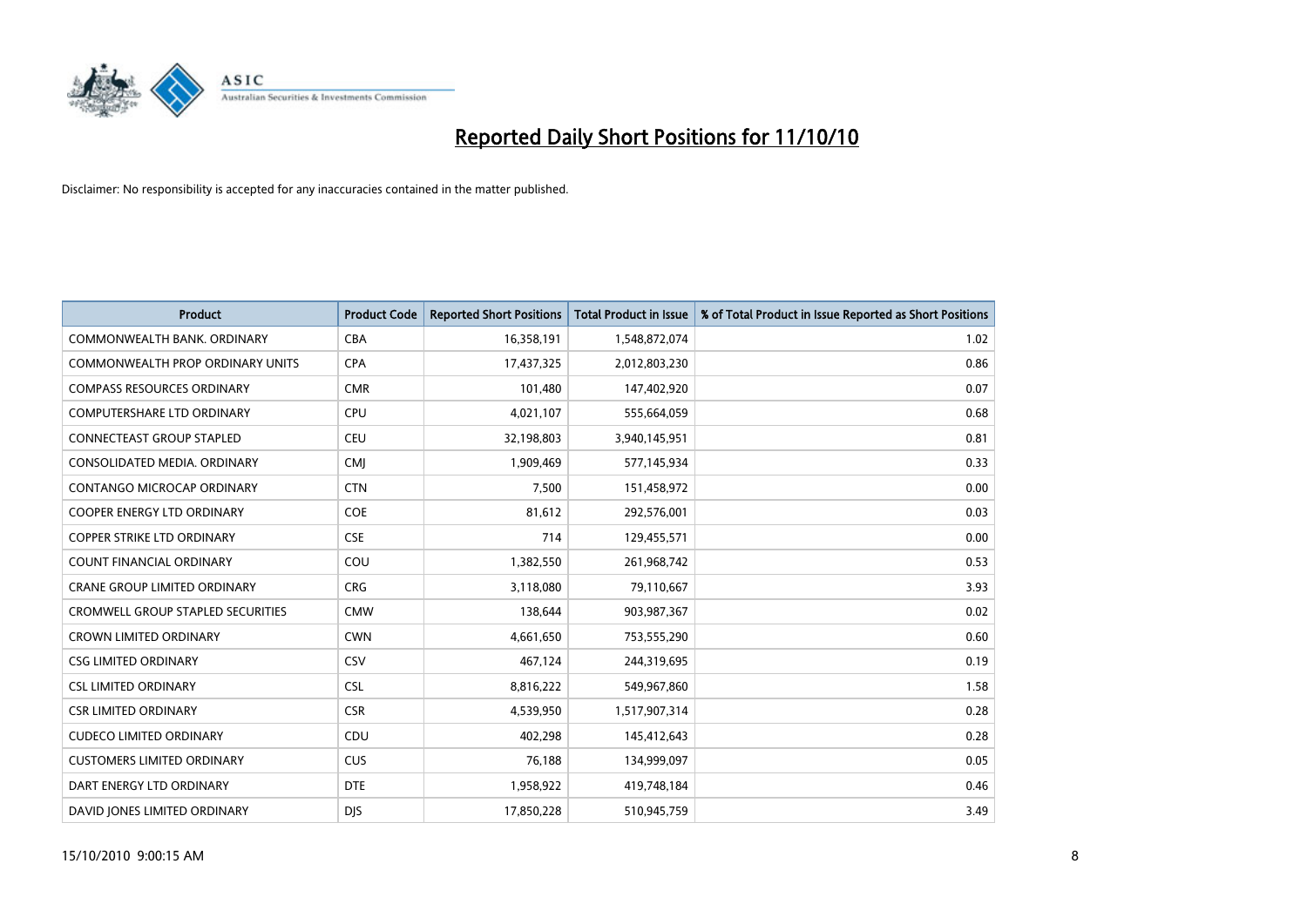

| <b>Product</b>                     | <b>Product Code</b> | <b>Reported Short Positions</b> | <b>Total Product in Issue</b> | % of Total Product in Issue Reported as Short Positions |
|------------------------------------|---------------------|---------------------------------|-------------------------------|---------------------------------------------------------|
| DECMIL GROUP LIMITED ORDINARY      | <b>DCG</b>          | 17,397                          | 123,804,568                   | 0.01                                                    |
| DEEP YELLOW LIMITED ORDINARY       | <b>DYL</b>          | 15,876                          | 1,125,814,458                 | 0.00                                                    |
| DEVINE LIMITED ORDINARY            | <b>DVN</b>          | 1,000                           | 634,918,223                   | 0.00                                                    |
| DEXUS PROPERTY GROUP STAPLED UNITS | <b>DXS</b>          | 16,832,345                      | 4,839,024,176                 | 0.35                                                    |
| DISCOVERY METALS LTD ORDINARY      | <b>DML</b>          | 281,628                         | 302,202,585                   | 0.10                                                    |
| DIERRIWARRH ORDINARY               | <b>DIW</b>          | 700                             | 213,758,150                   | 0.00                                                    |
| DOMINION MINING ORDINARY           | <b>DOM</b>          | 392,216                         | 103,520,259                   | 0.38                                                    |
| DOMINO PIZZA ENTERPR ORDINARY      | <b>DMP</b>          | 3                               | 68,407,674                    | 0.00                                                    |
| DOWNER EDI LIMITED ORDINARY        | <b>DOW</b>          | 2,277,937                       | 343,178,483                   | 0.67                                                    |
| DUET GROUP STAPLED US PROHIBIT.    | <b>DUE</b>          | 119,413                         | 887,304,690                   | 0.02                                                    |
| <b>DULUXGROUP LIMITED ORDINARY</b> | <b>DLX</b>          | 82,811                          | 366,992,120                   | 0.02                                                    |
| DYESOL LIMITED ORDINARY            | <b>DYE</b>          | 2,000                           | 143,325,847                   | 0.00                                                    |
| <b>EASTERN STAR GAS ORDINARY</b>   | ESG                 | 3,030,789                       | 991,347,041                   | 0.29                                                    |
| EDT RETAIL TRUST UNITS             | <b>EDT</b>          | 99,457                          | 4,700,290,868                 | 0.00                                                    |
| <b>ELDERS LIMITED ORDINARY</b>     | <b>ELD</b>          | 18,026,530                      | 448,598,480                   | 4.01                                                    |
| ELDORADO GOLD CORP CDI 1:1         | EAU                 | 21,576                          | 21,671,827                    | 0.09                                                    |
| ELEMENTOS LIMITED ORDINARY         | <b>ELT</b>          | 5                               | 48,685,454                    | 0.00                                                    |
| ELIXIR PETROLEUM LTD ORDINARY      | <b>EXR</b>          | 324,400                         | 188,988,472                   | 0.17                                                    |
| <b>EMECO HOLDINGS ORDINARY</b>     | <b>EHL</b>          | 736,844                         | 631,237,586                   | 0.11                                                    |
| ENERGY RESOURCES ORDINARY 'A'      | <b>ERA</b>          | 797,230                         | 190,737,934                   | 0.41                                                    |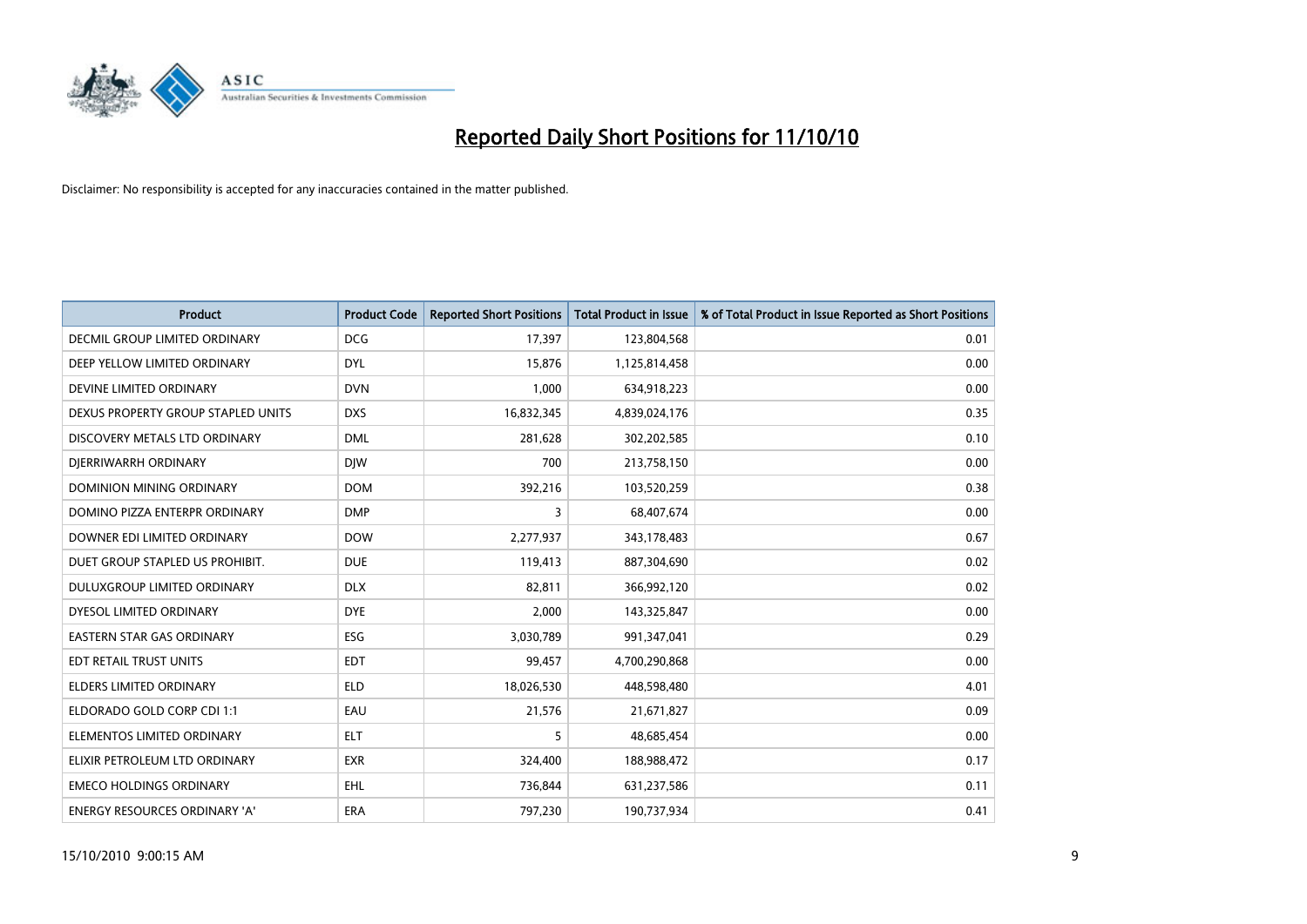

| <b>Product</b>                            | <b>Product Code</b> | <b>Reported Short Positions</b> | Total Product in Issue | % of Total Product in Issue Reported as Short Positions |
|-------------------------------------------|---------------------|---------------------------------|------------------------|---------------------------------------------------------|
| <b>ENERGY WORLD CORPOR, ORDINARY</b>      | <b>EWC</b>          | 6,741,026                       | 1,561,166,672          | 0.42                                                    |
| ENTEK ENERGY LTD ORDINARY                 | <b>ETE</b>          | 489,903                         | 258,692,535            | 0.19                                                    |
| <b>ENTELLECT SOLUTIONS ORDINARY</b>       | <b>ESN</b>          | 464,050                         | 1,740,334,200          | 0.03                                                    |
| ENVESTRA LIMITED ORDINARY                 | <b>ENV</b>          | 1,300,048                       | 1,386,827,962          | 0.09                                                    |
| EQUINOX MINERALS LTD CHESS DEPOSITARY INT | EQN                 | 3,058,108                       | 707,868,211            | 0.42                                                    |
| <b>EVEREST FINANCIAL ORDINARY</b>         | <b>EFG</b>          | 4,300                           | 251,442,316            | 0.00                                                    |
| <b>EXTRACT RESOURCES ORDINARY</b>         | <b>EXT</b>          | 1,000,389                       | 243,302,298            | 0.40                                                    |
| FAIRFAX MEDIA LTD ORDINARY                | <b>FXJ</b>          | 263,715,004                     | 2,351,955,725          | 11.21                                                   |
| FANTASTIC HOLDINGS ORDINARY               | <b>FAN</b>          | 3,000                           | 102,693,495            | 0.00                                                    |
| FERRAUS LIMITED ORDINARY                  | <b>FRS</b>          | 370                             | 202,695,137            | 0.00                                                    |
| FISHER & PAYKEL APP. ORDINARY             | <b>FPA</b>          | 9,814,113                       | 724,235,162            | 1.35                                                    |
| FISHER & PAYKEL H. ORDINARY               | <b>FPH</b>          | 2,113,170                       | 517,444,890            | 0.40                                                    |
| FKP PROPERTY GROUP STAPLED SECURITIES     | <b>FKP</b>          | 3,919,318                       | 1,174,033,185          | 0.33                                                    |
| FLEETWOOD CORP ORDINARY                   | <b>FWD</b>          | 62,982                          | 57,209,053             | 0.10                                                    |
| FLETCHER BUILDING ORDINARY                | <b>FBU</b>          | 550,572                         | 611,250,393            | 0.08                                                    |
| FLEXIGROUP LIMITED ORDINARY               | <b>FXL</b>          | 19,256                          | 275,472,492            | 0.00                                                    |
| <b>FLIGHT CENTRE ORDINARY</b>             | <b>FLT</b>          | 2,542,067                       | 99,786,394             | 2.55                                                    |
| <b>FLINDERS MINES LTD ORDINARY</b>        | <b>FMS</b>          | 20,946,166                      | 1,820,149,571          | 1.15                                                    |
| <b>FORGE GROUP LIMITED ORDINARY</b>       | <b>FGE</b>          | 132                             | 78,789,014             | 0.00                                                    |
| FORTE ENERGY NL ORDINARY                  | <b>FTE</b>          | 2,658,986                       | 580,658,031            | 0.46                                                    |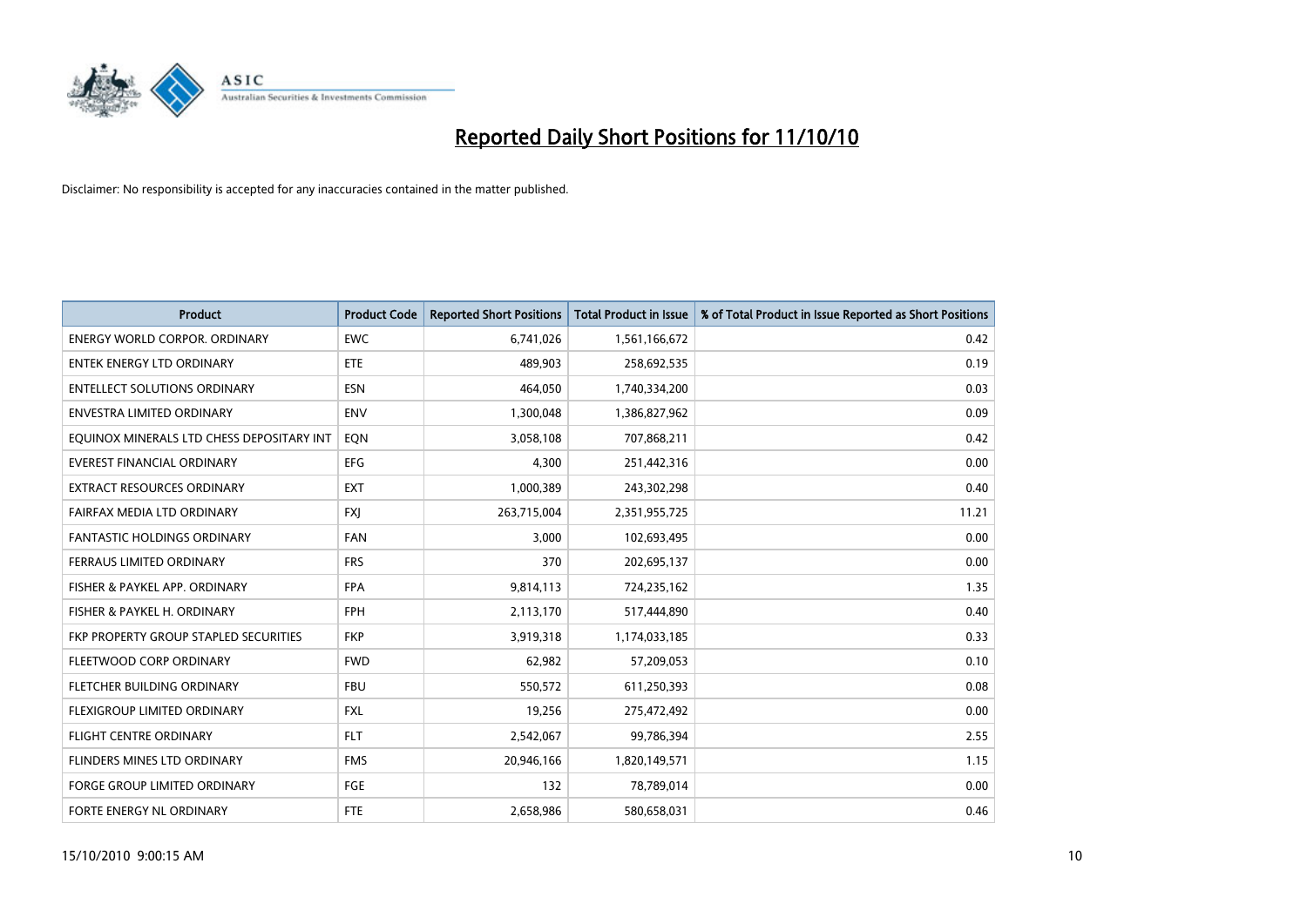

| <b>Product</b>                            | <b>Product Code</b> | <b>Reported Short Positions</b> | Total Product in Issue | % of Total Product in Issue Reported as Short Positions |
|-------------------------------------------|---------------------|---------------------------------|------------------------|---------------------------------------------------------|
| <b>FORTESCUE METALS GRP ORDINARY</b>      | <b>FMG</b>          | 18,979,252                      | 3,111,397,689          | 0.58                                                    |
| <b>FOSTER'S GROUP ORDINARY</b>            | FGL                 | 5,040,278                       | 1,930,723,313          | 0.27                                                    |
| FTD CORPORATION ORDINARY                  | <b>FTD</b>          | 8,088                           | 100,421,069            | 0.01                                                    |
| <b>FUNTASTIC LIMITED ORDINARY</b>         | <b>FUN</b>          | 322,528                         | 340,997,682            | 0.09                                                    |
| <b>G.U.D. HOLDINGS ORDINARY</b>           | <b>GUD</b>          | 154,199                         | 68,426,721             | 0.22                                                    |
| <b>GALAXY RESOURCES ORDINARY</b>          | <b>GXY</b>          | 172,120                         | 190,553,358            | 0.08                                                    |
| <b>GEODYNAMICS LIMITED ORDINARY</b>       | GDY                 | 323,004                         | 292,840,219            | 0.11                                                    |
| <b>GINDALBIE METALS LTD ORDINARY</b>      | <b>GBG</b>          | 9,221,671                       | 850,108,099            | 1.07                                                    |
| <b>GIRALIA RESOURCES NL ORDINARY</b>      | <b>GIR</b>          | 307,796                         | 180,135,170            | 0.16                                                    |
| <b>GLOBAL MINING ORDINARY</b>             | <b>GMI</b>          | 8.951                           | 191,820,968            | 0.00                                                    |
| <b>GLOUCESTER COAL ORDINARY</b>           | GCL                 | 258,592                         | 81,962,133             | 0.32                                                    |
| <b>GLOUCESTER COAL ORDINARY EX OFFER</b>  | GCLN                | 4,116                           | 58,484,929             | 0.00                                                    |
| <b>GME RESOURCES LTD ORDINARY</b>         | <b>GME</b>          | 800                             | 302,352,750            | 0.00                                                    |
| <b>GOLDEN GATE PETROL ORDINARY</b>        | GGP                 | 11,538                          | 975,826,623            | 0.00                                                    |
| <b>GOLDEN WEST RESOURCE ORDINARY</b>      | <b>GWR</b>          | 1,617                           | 164,606,127            | 0.00                                                    |
| <b>GOODMAN FIELDER, ORDINARY</b>          | <b>GFF</b>          | 12,878,924                      | 1,380,386,438          | 0.93                                                    |
| <b>GOODMAN GROUP STAPLED US PROHIBIT.</b> | <b>GMG</b>          | 4,215,310                       | 6,369,751,394          | 0.07                                                    |
| <b>GPT GROUP STAPLED SEC.</b>             | <b>GPT</b>          | 8,515,097                       | 1,855,529,431          | 0.46                                                    |
| <b>GRAINCORP LIMITED A CLASS ORDINARY</b> | <b>GNC</b>          | 797,350                         | 198,318,900            | 0.40                                                    |
| <b>GRANGE RESOURCES. ORDINARY</b>         | GRR                 | 1,619,476                       | 1,152,077,403          | 0.14                                                    |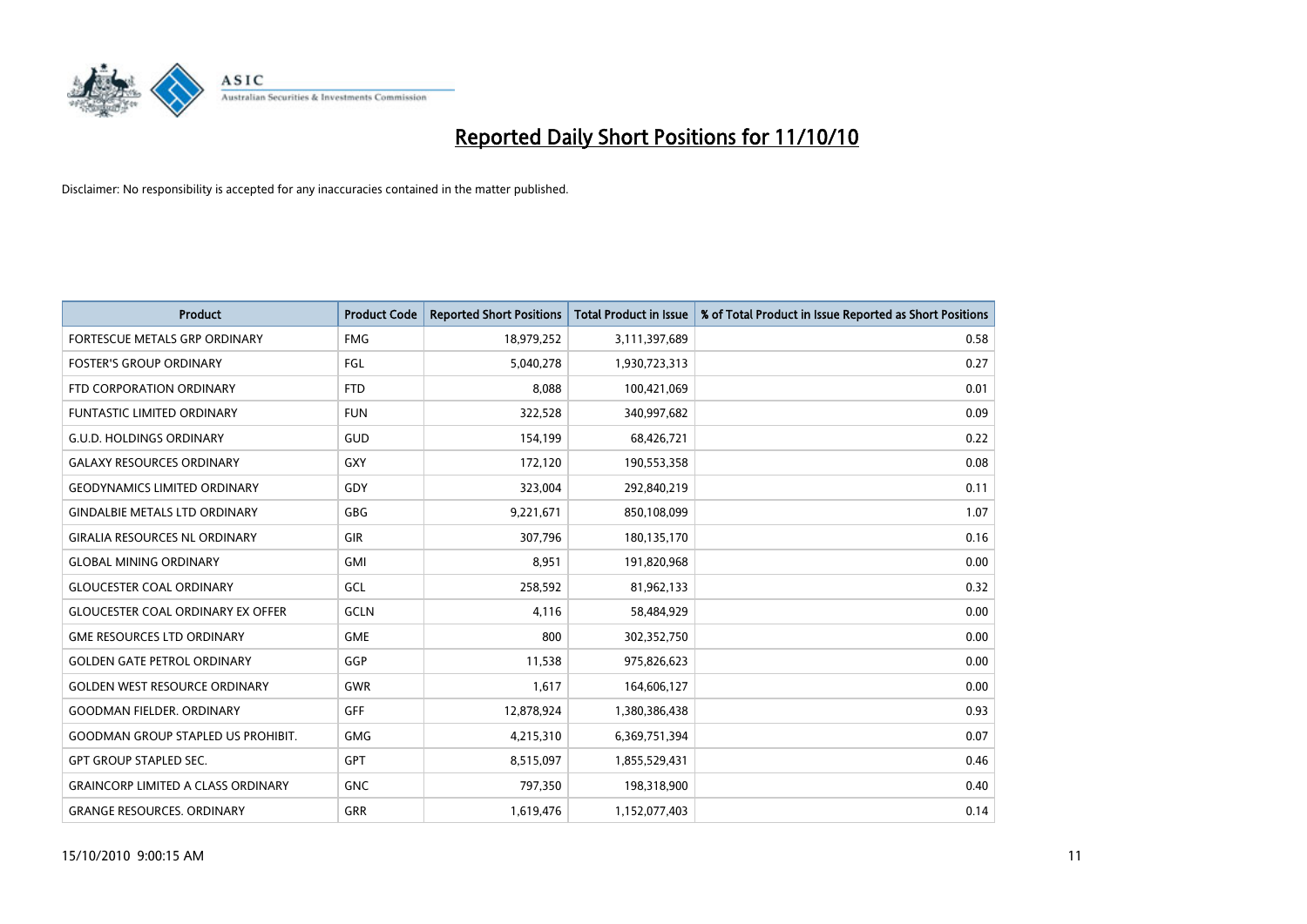

| <b>Product</b>                                   | <b>Product Code</b> | <b>Reported Short Positions</b> | <b>Total Product in Issue</b> | % of Total Product in Issue Reported as Short Positions |
|--------------------------------------------------|---------------------|---------------------------------|-------------------------------|---------------------------------------------------------|
| <b>GREENLAND MIN EN LTD ORDINARY</b>             | GGG                 | 16,500                          | 251,202,394                   | 0.01                                                    |
| <b>GRYPHON MINERALS LTD ORDINARY</b>             | GRY                 | 11,452                          | 284,512,371                   | 0.00                                                    |
| <b>GUINNESS PEAT GROUP. CHESS DEPOSITARY INT</b> | GPG                 | 55                              | 309,138,006                   | 0.00                                                    |
| <b>GUNNS LIMITED ORDINARY</b>                    | <b>GNS</b>          | 15,572,087                      | 806,734,892                   | 1.91                                                    |
| <b>GWA INTERNATIONAL ORDINARY</b>                | <b>GWT</b>          | 3,928,389                       | 301,102,514                   | 1.30                                                    |
| <b>HARVEY NORMAN ORDINARY</b>                    | <b>HVN</b>          | 37,681,825                      | 1,062,316,784                 | 3.56                                                    |
| HASTIE GROUP LIMITED ORDINARY                    | <b>HST</b>          | 191.713                         | 239,716,924                   | 0.08                                                    |
| HASTINGS DIVERSIFIED STAPLED SECURITY            | <b>HDF</b>          | 262,268                         | 513,336,482                   | 0.04                                                    |
| HEALTHSCOPE LIMITED ORDINARY                     | <b>HSP</b>          | 1,060,607                       | 317,988,715                   | 0.33                                                    |
| <b>HEARTWARE INT INC CDI 35:1</b>                | <b>HIN</b>          | 272,008                         | 66,059,280                    | 0.41                                                    |
| <b>HENDERSON GROUP CDI 1:1</b>                   | <b>HGG</b>          | 10,016,599                      | 564,915,116                   | 1.77                                                    |
| HFA HOLDINGS LIMITED ORDINARY                    | <b>HFA</b>          | 1,820,937                       | 469,330,170                   | 0.38                                                    |
| <b>HIGHLANDS PACIFIC ORDINARY</b>                | <b>HIG</b>          | 2.382.826                       | 683,112,148                   | 0.35                                                    |
| HILLGROVE RES LTD ORDINARY                       | <b>HGO</b>          | 51,200                          | 482,618,890                   | 0.01                                                    |
| HILLS INDUSTRIES LTD ORDINARY                    | <b>HIL</b>          | 1,212,588                       | 248,676,841                   | 0.49                                                    |
| HORIZON OIL LIMITED ORDINARY                     | <b>HZN</b>          | 3,121,926                       | 1,130,311,515                 | 0.28                                                    |
| HUNNU COAL LIMITED ORDINARY                      | <b>HUN</b>          | 3,388                           | 124,690,002                   | 0.00                                                    |
| ICON ENERGY LIMITED ORDINARY                     | <b>ICN</b>          | 717,157                         | 439,801,394                   | 0.17                                                    |
| <b>IINET LIMITED ORDINARY</b>                    | <b>IIN</b>          | 1,371,079                       | 151,948,119                   | 0.90                                                    |
| <b>ILUKA RESOURCES ORDINARY</b>                  | ILU                 | 6,352,705                       | 418,700,517                   | 1.51                                                    |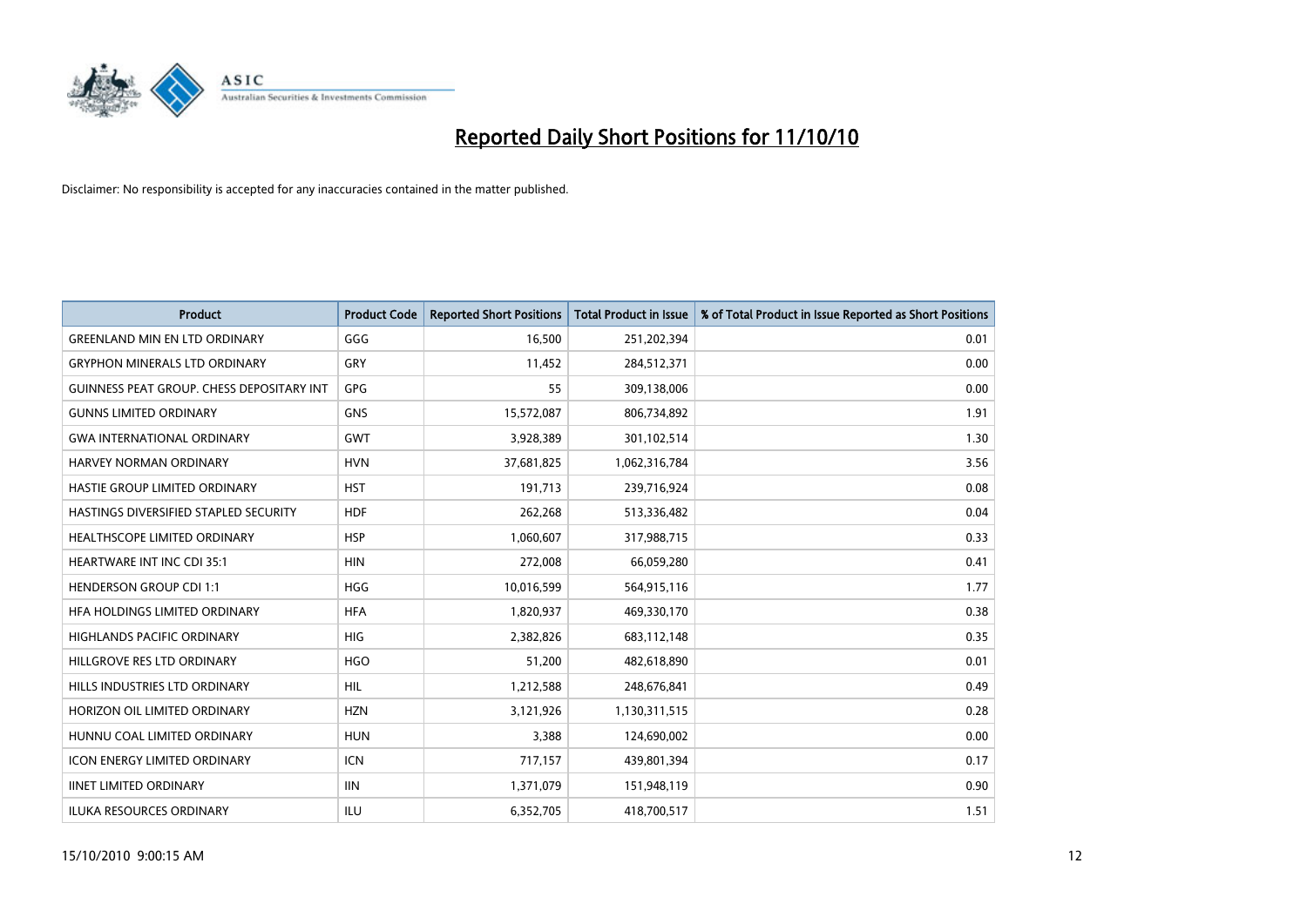

| <b>Product</b>                           | <b>Product Code</b> | <b>Reported Short Positions</b> | <b>Total Product in Issue</b> | % of Total Product in Issue Reported as Short Positions |
|------------------------------------------|---------------------|---------------------------------|-------------------------------|---------------------------------------------------------|
| <b>IMDEX LIMITED ORDINARY</b>            | <b>IMD</b>          | 16,000                          | 195,047,128                   | 0.01                                                    |
| IMF (AUSTRALIA) LTD ORDINARY             | <b>IMF</b>          | 328,185                         | 122,496,819                   | 0.26                                                    |
| <b>IMX RESOURCES LTD ORDINARY</b>        | <b>IXR</b>          | 20,000                          | 260,252,803                   | 0.01                                                    |
| <b>INCITEC PIVOT ORDINARY</b>            | <b>IPL</b>          | 3,485,402                       | 1,628,730,107                 | 0.21                                                    |
| <b>INDAGO RESOURCES LTD ORDINARY</b>     | IDG                 | 8,179                           | 81,659,448                    | 0.01                                                    |
| <b>INDEPENDENCE GROUP ORDINARY</b>       | <b>IGO</b>          | 266,223                         | 113,813,539                   | 0.23                                                    |
| <b>INDOPHIL RESOURCES ORDINARY</b>       | <b>IRN</b>          | 372.084                         | 423,428,803                   | 0.08                                                    |
| <b>INDUSTREA LIMITED ORDINARY</b>        | <b>IDL</b>          | 2,134,725                       | 968,463,747                   | 0.21                                                    |
| <b>INFIGEN ENERGY STAPLED SECURITIES</b> | <b>IFN</b>          | 9,293,018                       | 761,222,569                   | 1.23                                                    |
| ING INDUSTRIAL FUND UNITS                | <b>IIF</b>          | 4,367,898                       | 2,592,249,647                 | 0.15                                                    |
| ING OFFICE FUND STAPLED SECURITIES       | <b>IOF</b>          | 3,189,508                       | 2,729,071,212                 | 0.12                                                    |
| ING RE COM GROUP STAPLED SECURITIES      | <b>ILF</b>          | 9,075                           | 441,029,194                   | 0.00                                                    |
| <b>INSURANCE AUSTRALIA ORDINARY</b>      | IAG                 | 1,732,648                       | 2,078,994,021                 | 0.06                                                    |
| INTEGRA MINING LTD, ORDINARY             | <b>IGR</b>          | 1,662,078                       | 755,792,394                   | 0.21                                                    |
| <b>INTOLL GROUP STAPLED SECURITIES</b>   | <b>ITO</b>          | 15,838,196                      | 2,261,732,048                 | 0.70                                                    |
| <b>INTREPID MINES ORDINARY</b>           | <b>IAU</b>          | 1,344,433                       | 431,756,358                   | 0.31                                                    |
| <b>INVOCARE LIMITED ORDINARY</b>         | <b>IVC</b>          | 999,532                         | 102,069,091                   | 0.97                                                    |
| ION LIMITED ORDINARY                     | <b>ION</b>          | 164,453                         | 256,365,105                   | 0.06                                                    |
| <b>IOOF HOLDINGS LTD ORDINARY</b>        | IFL.                | 1,445,940                       | 229,794,395                   | 0.62                                                    |
| <b>IRESS MARKET TECH. ORDINARY</b>       | <b>IRE</b>          | 2,231,196                       | 126,018,142                   | 1.77                                                    |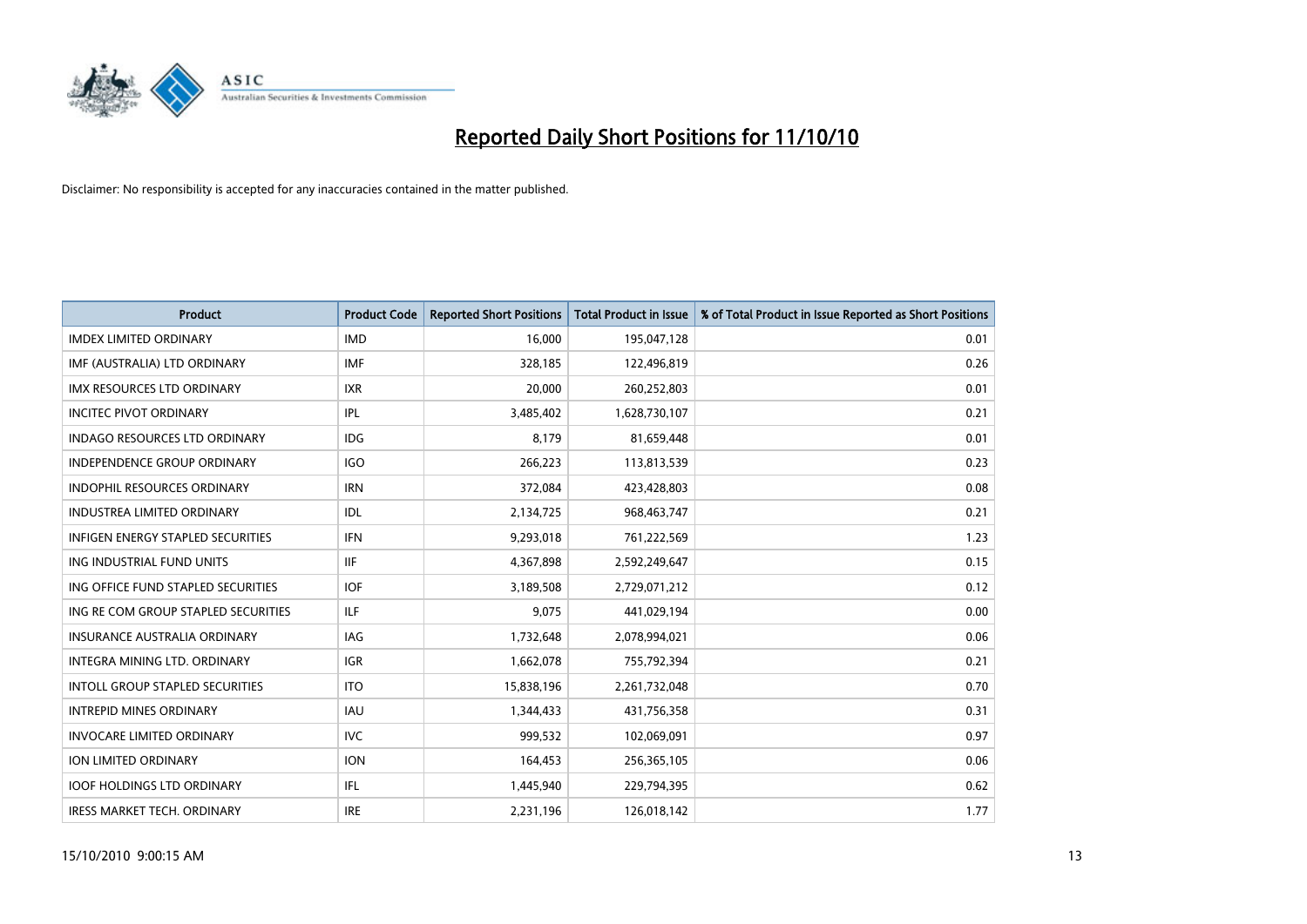

| <b>Product</b>                                  | <b>Product Code</b> | <b>Reported Short Positions</b> | Total Product in Issue | % of Total Product in Issue Reported as Short Positions |
|-------------------------------------------------|---------------------|---------------------------------|------------------------|---------------------------------------------------------|
| <b>IRON ORE HOLDINGS ORDINARY</b>               | <b>IOH</b>          | 43.061                          | 135,381,616            | 0.03                                                    |
| ISHARES MSCI EAFE CDI 1:1                       | <b>IVE</b>          | 75,419                          | 590,400,000            | 0.01                                                    |
| <b>ISOFT GROUP LIMITED ORDINARY</b>             | <b>ISF</b>          | 18,711,962                      | 1,070,595,874          | 1.74                                                    |
| <b>IVANHOE AUSTRALIA ORDINARY</b>               | <b>IVA</b>          | 1,457                           | 418,083,853            | 0.00                                                    |
| <b>JABIRU METALS LTD ORDINARY</b>               | <b>JML</b>          | 571,336                         | 552,619,180            | 0.09                                                    |
| <b>IAMES HARDIE INDUST CHESS DEPOSITARY INT</b> | <b>IHX</b>          | 13,861,003                      | 435,726,268            | 3.16                                                    |
| <b>JAMESON RESOURCES ORDINARY</b>               | <b>JAL</b>          | 1,600,000                       | 63,885,910             | 2.50                                                    |
| <b>JB HI-FI LIMITED ORDINARY</b>                | <b>IBH</b>          | 6,890,764                       | 109,147,279            | 6.29                                                    |
| <b>KAGARA LTD ORDINARY</b>                      | KZL                 | 4,546,604                       | 707,789,717            | 0.63                                                    |
| KAROON GAS AUSTRALIA ORDINARY                   | <b>KAR</b>          | 501,374                         | 205,338,127            | 0.23                                                    |
| KATHMANDU HOLD LTD ORDINARY                     | <b>KMD</b>          | 577,682                         | 200,000,000            | 0.28                                                    |
| <b>KEYBRIDGE CAPITAL ORDINARY</b>               | <b>KBC</b>          | 5,999                           | 172,070,564            | 0.00                                                    |
| KIMBERLEY METALS LTD ORDINARY                   | <b>KBL</b>          | 2,609                           | 115,216,206            | 0.00                                                    |
| KINGSGATE CONSOLID. ORDINARY                    | <b>KCN</b>          | 510,014                         | 101,087,786            | 0.50                                                    |
| LEIGHTON HOLDINGS ORDINARY                      | LEI                 | 4,358,490                       | 300,809,799            | 1.45                                                    |
| LEND LEASE GROUP UNIT/ORD STAPLED               | LLC                 | 1,028,645                       | 565,558,754            | 0.19                                                    |
| LINC ENERGY LTD ORDINARY                        | <b>LNC</b>          | 847,115                         | 496,448,738            | 0.18                                                    |
| LYNAS CORPORATION ORDINARY                      | <b>LYC</b>          | 5,931,121                       | 1,656,999,093          | 0.37                                                    |
| M2 TELECOMMUNICATION ORDINARY                   | <b>MTU</b>          | 13,803                          | 122,238,195            | 0.01                                                    |
| MAC SERVICES (THE) ORDINARY                     | <b>MSL</b>          | 58,718                          | 165,966,692            | 0.03                                                    |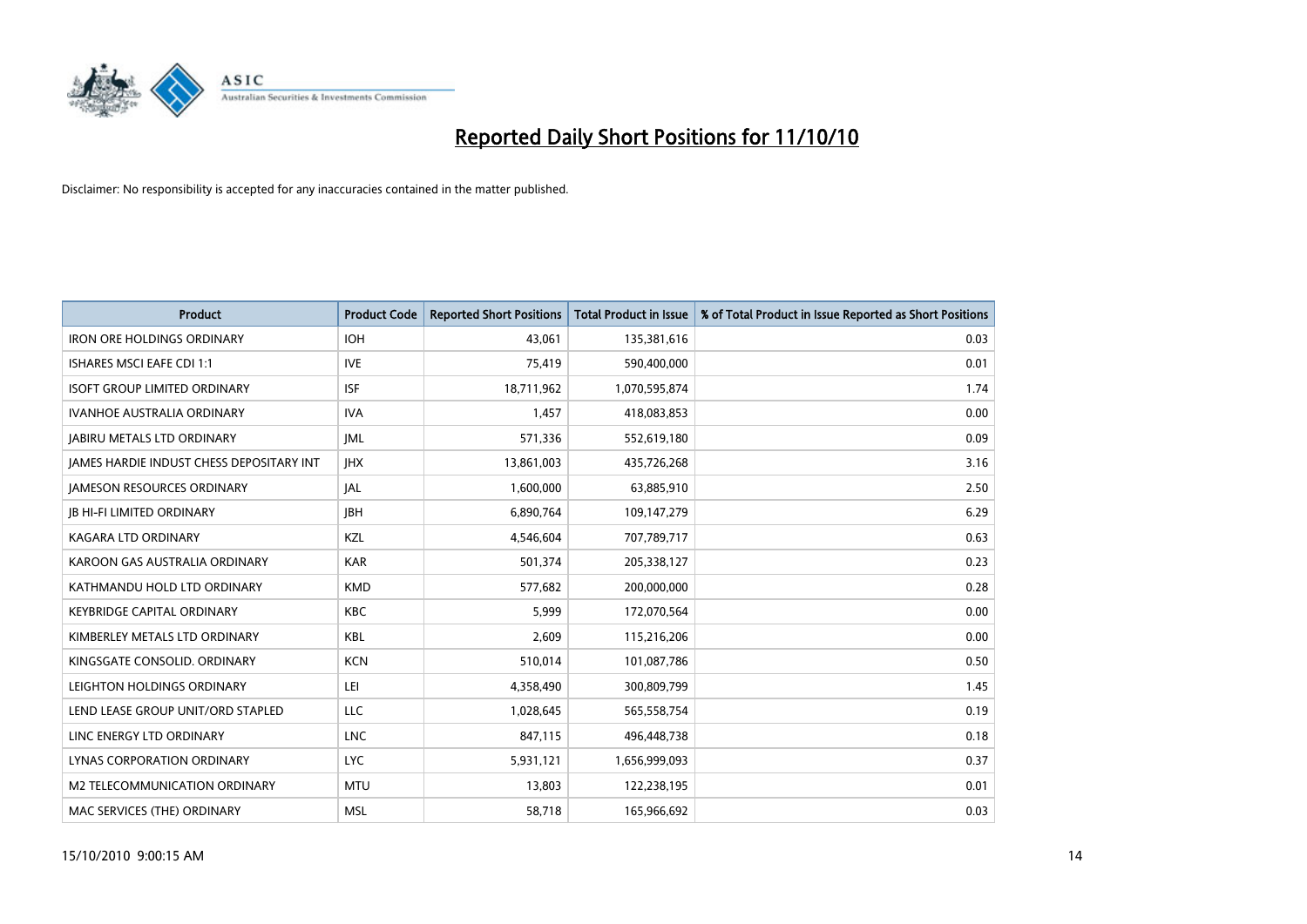

| <b>Product</b>                        | <b>Product Code</b> | <b>Reported Short Positions</b> | <b>Total Product in Issue</b> | % of Total Product in Issue Reported as Short Positions |
|---------------------------------------|---------------------|---------------------------------|-------------------------------|---------------------------------------------------------|
| MACARTHUR COAL ORDINARY               | <b>MCC</b>          | 1,499,695                       | 292,483,075                   | 0.50                                                    |
| <b>MACMAHON HOLDINGS ORDINARY</b>     | <b>MAH</b>          | 5,330,620                       | 733,711,705                   | 0.72                                                    |
| MACO ATLAS ROADS GRP ORDINARY STAPLED | <b>MOA</b>          | 811.240                         | 452,345,907                   | 0.17                                                    |
| MACQUARIE GROUP LTD ORDINARY          | MQG                 | 5,322,584                       | 345,601,301                   | 1.54                                                    |
| <b>MANTRA RESOURCES ORDINARY</b>      | <b>MRU</b>          | 4,526                           | 130,229,188                   | 0.00                                                    |
| MAP GROUP STAPLED US PROHIBIT.        | <b>MAP</b>          | 956,434                         | 1,861,210,782                 | 0.05                                                    |
| <b>MARION ENERGY ORDINARY</b>         | <b>MAE</b>          | 374,994                         | 429,822,043                   | 0.09                                                    |
| MCMILLAN SHAKESPEARE ORDINARY         | <b>MMS</b>          | 177,161                         | 67,849,516                    | 0.26                                                    |
| MCPHERSON'S LTD ORDINARY              | <b>MCP</b>          | 11,639                          | 71,651,758                    | 0.01                                                    |
| MEDUSA MINING LTD ORDINARY            | <b>MML</b>          | 730,212                         | 187,584,911                   | 0.38                                                    |
| MELBOURNE IT LIMITED ORDINARY         | <b>MLB</b>          | 149,515                         | 79,572,767                    | 0.19                                                    |
| MEO AUSTRALIA LTD ORDINARY            | <b>MEO</b>          | 498.007                         | 477,220,955                   | 0.10                                                    |
| <b>MERMAID MARINE ORDINARY</b>        | <b>MRM</b>          | 83,329                          | 188,672,387                   | 0.04                                                    |
| METALS X LIMITED ORDINARY             | <b>MLX</b>          | 326,940                         | 1,365,661,782                 | 0.03                                                    |
| METCASH LIMITED ORDINARY              | <b>MTS</b>          | 18,084,218                      | 768,523,847                   | 2.34                                                    |
| METGASCO LIMITED ORDINARY             | <b>MEL</b>          | 235,435                         | 250,803,468                   | 0.09                                                    |
| MICLYN EXP OFFSHR ORDINARY            | <b>MIO</b>          | 317,817                         | 271,700,000                   | 0.11                                                    |
| MINARA RESOURCES ORDINARY             | <b>MRE</b>          | 5,477,715                       | 1,167,783,517                 | 0.47                                                    |
| MINCOR RESOURCES NL ORDINARY          | <b>MCR</b>          | 470,705                         | 200,608,804                   | 0.22                                                    |
| MINERAL DEPOSITS ORDINARY             | <b>MDL</b>          | 688,671                         | 606,441,673                   | 0.11                                                    |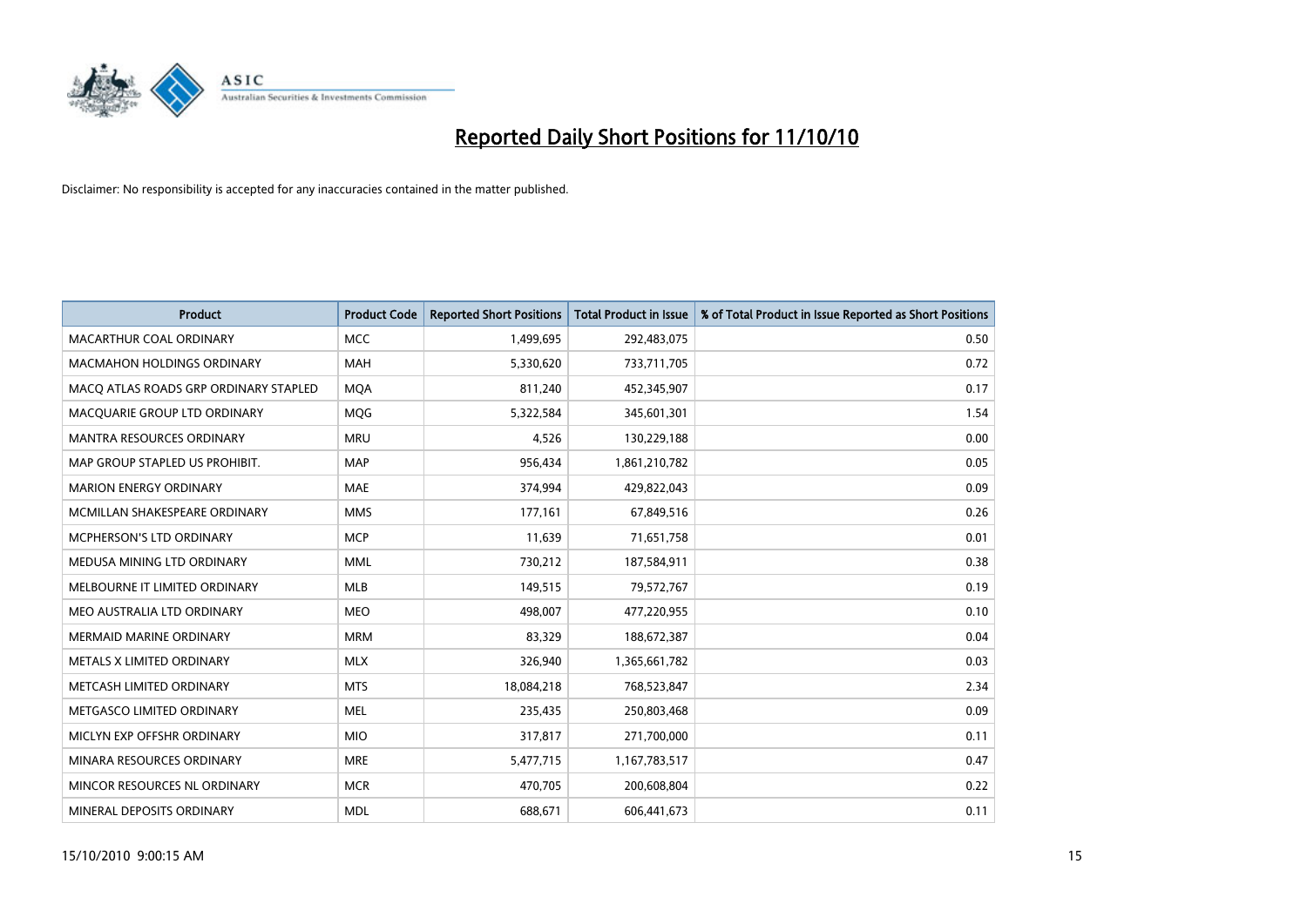

| <b>Product</b>                    | <b>Product Code</b> | <b>Reported Short Positions</b> | <b>Total Product in Issue</b> | % of Total Product in Issue Reported as Short Positions |
|-----------------------------------|---------------------|---------------------------------|-------------------------------|---------------------------------------------------------|
| MINERAL RESOURCES, ORDINARY       | <b>MIN</b>          | 173,423                         | 167,745,585                   | 0.10                                                    |
| MIRABELA NICKEL LTD ORDINARY      | <b>MBN</b>          | 10,638,952                      | 416,059,630                   | 2.54                                                    |
| MIRVAC GROUP STAPLED SECURITIES   | <b>MGR</b>          | 4,777,092                       | 3,415,819,357                 | 0.14                                                    |
| MITCHELL COMMUNITCA. ORDINARY     | <b>MCU</b>          | 16,057                          | 301,883,014                   | 0.01                                                    |
| <b>MOLOPO ENERGY LTD ORDINARY</b> | <b>MPO</b>          | 253,890                         | 250,972,584                   | 0.10                                                    |
| MONADELPHOUS GROUP ORDINARY       | <b>MND</b>          | 1,365,790                       | 87,521,827                    | 1.56                                                    |
| <b>MOSAIC OIL NL ORDINARY</b>     | <b>MOS</b>          | 222,890                         | 866,910,775                   | 0.03                                                    |
| MOUNT GIBSON IRON ORDINARY        | <b>MGX</b>          | 879,721                         | 1,079,570,693                 | 0.07                                                    |
| MURCHISON METALS LTD ORDINARY     | <b>MMX</b>          | 4,399,007                       | 435,384,268                   | 1.00                                                    |
| MYER HOLDINGS LTD ORDINARY        | <b>MYR</b>          | 12,604,049                      | 581,517,884                   | 2.15                                                    |
| MYSTATE LIMITED ORDINARY          | <b>MYS</b>          | 1,400                           | 67,439,158                    | 0.00                                                    |
| NATIONAL AUST. BANK ORDINARY      | <b>NAB</b>          | 14,719,664                      | 2,133,340,708                 | 0.69                                                    |
| NATURAL FUEL LIMITED ORDINARY     | <b>NFL</b>          |                                 | 721,912                       | 0.00                                                    |
| NAVITAS LIMITED ORDINARY          | <b>NVT</b>          | 508,699                         | 342,450,567                   | 0.15                                                    |
| NEPTUNE MARINE ORDINARY           | <b>NMS</b>          | 3,098,137                       | 438,594,359                   | 0.70                                                    |
| NEW HOPE CORPORATION ORDINARY     | <b>NHC</b>          | 482,157                         | 830,230,549                   | 0.06                                                    |
| NEWCREST MINING ORDINARY          | <b>NCM</b>          | 6,695,114                       | 764,486,927                   | 0.84                                                    |
| NEWS CORP A NON-VOTING CDI        | <b>NWSLV</b>        | 567,056                         | 1,828,177,417                 | 0.02                                                    |
| NEWS CORP B VOTING CDI            | <b>NWS</b>          | 7,280,480                       | 798,520,953                   | 0.91                                                    |
| NEXBIS LIMITED ORDINARY           | <b>NBS</b>          | 63,733                          | 498,972,940                   | 0.01                                                    |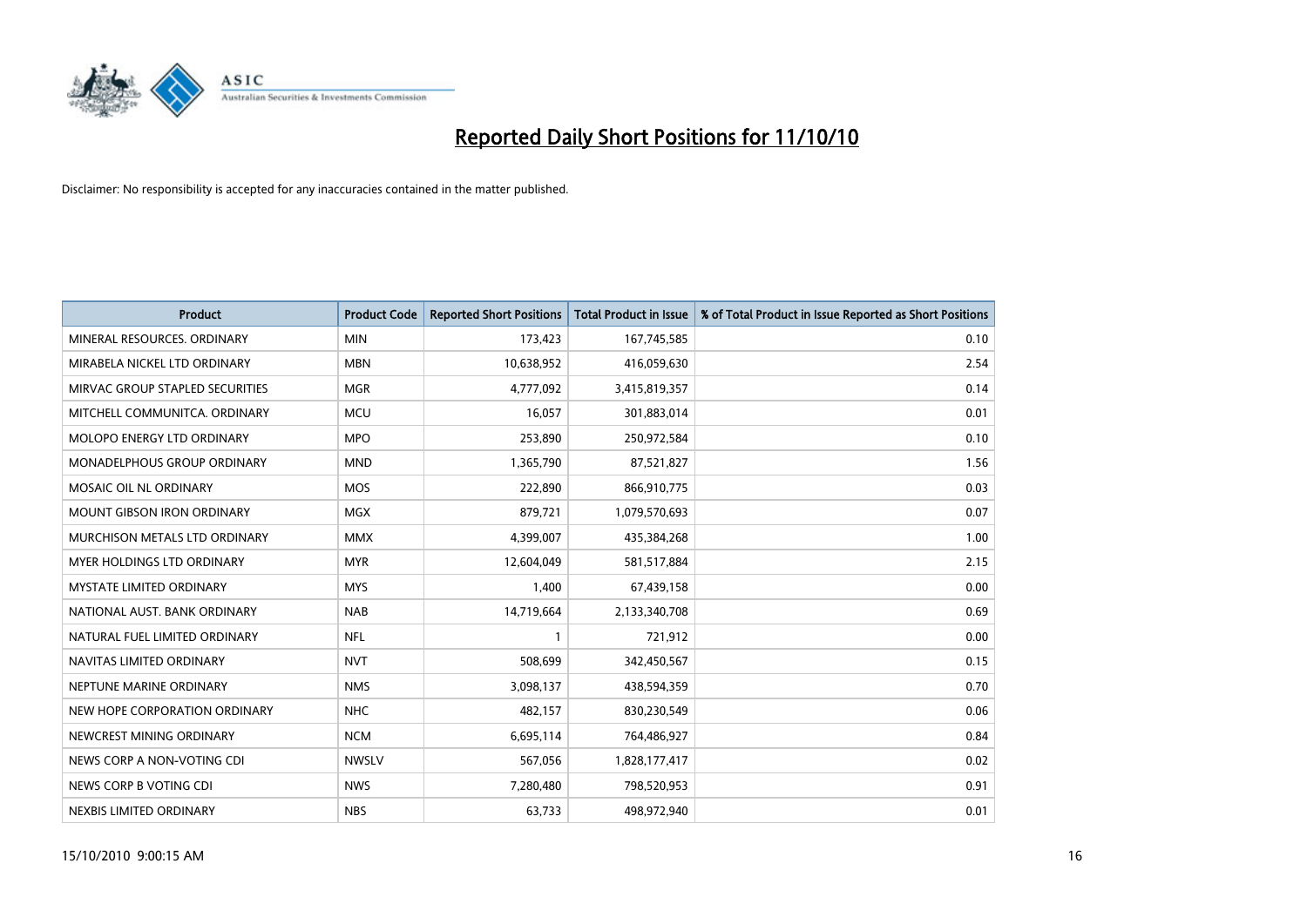

| <b>Product</b>                        | <b>Product Code</b> | <b>Reported Short Positions</b> | <b>Total Product in Issue</b> | % of Total Product in Issue Reported as Short Positions |
|---------------------------------------|---------------------|---------------------------------|-------------------------------|---------------------------------------------------------|
| NEXUS ENERGY LIMITED ORDINARY         | <b>NXS</b>          | 6,047,326                       | 988,257,304                   | 0.59                                                    |
| NIB HOLDINGS LIMITED ORDINARY         | <b>NHF</b>          | 106.404                         | 495,431,427                   | 0.02                                                    |
| NICK SCALI LIMITED ORDINARY           | <b>NCK</b>          | 35,846                          | 81,000,000                    | 0.04                                                    |
| NIDO PETROLEUM ORDINARY               | <b>NDO</b>          | 6,542,615                       | 1,080,658,378                 | 0.61                                                    |
| NKWE PLATINUM 10C US COMMON           | <b>NKP</b>          | 153,916                         | 559,451,184                   | 0.03                                                    |
| NORTHERN CREST ORDINARY               | <b>NOC</b>          | 24,345                          | 116,074,781                   | 0.02                                                    |
| NORTHERN IRON LTD ORDINARY            | <b>NFE</b>          | 868.075                         | 292,204,786                   | 0.29                                                    |
| NRW HOLDINGS LIMITED ORDINARY         | <b>NWH</b>          | 116,757                         | 251,223,000                   | 0.04                                                    |
| NUFARM LIMITED ORDINARY               | <b>NUF</b>          | 10,331,155                      | 261,775,731                   | 3.94                                                    |
| NUPLEX INDUSTRIES ORDINARY            | <b>NPX</b>          | 47,156                          | 192,232,926                   | 0.02                                                    |
| OAKTON LIMITED ORDINARY               | <b>OKN</b>          | 508,531                         | 93,632,735                    | 0.54                                                    |
| OCEANAGOLD CORP. CHESS DEPOSITARY INT | OGC                 | 586,666                         | 228,872,612                   | 0.25                                                    |
| OCEANIA CAPITAL LTD ORDINARY          | <b>OCP</b>          | 2,500                           | 91,921,295                    | 0.00                                                    |
| OIL SEARCH LTD ORDINARY               | OSH                 | 8,071,956                       | 1,308,279,222                 | 0.59                                                    |
| OM HOLDINGS LIMITED ORDINARY          | <b>OMH</b>          | 1,397,519                       | 503,085,150                   | 0.28                                                    |
| <b>ONESTEEL LIMITED ORDINARY</b>      | OST                 | 1,629,879                       | 1,331,703,666                 | 0.11                                                    |
| ORICA LIMITED ORDINARY                | ORI                 | 3,859,497                       | 362,100,430                   | 1.07                                                    |
| ORIGIN ENERGY ORDINARY                | <b>ORG</b>          | 6,501,400                       | 884,248,012                   | 0.70                                                    |
| OTTO ENERGY LIMITED ORDINARY          | <b>OEL</b>          | 109,204                         | 1,134,540,071                 | 0.01                                                    |
| OZ MINERALS ORDINARY                  | OZL                 | 124,657,758                     | 3,121,339,730                 | 3.98                                                    |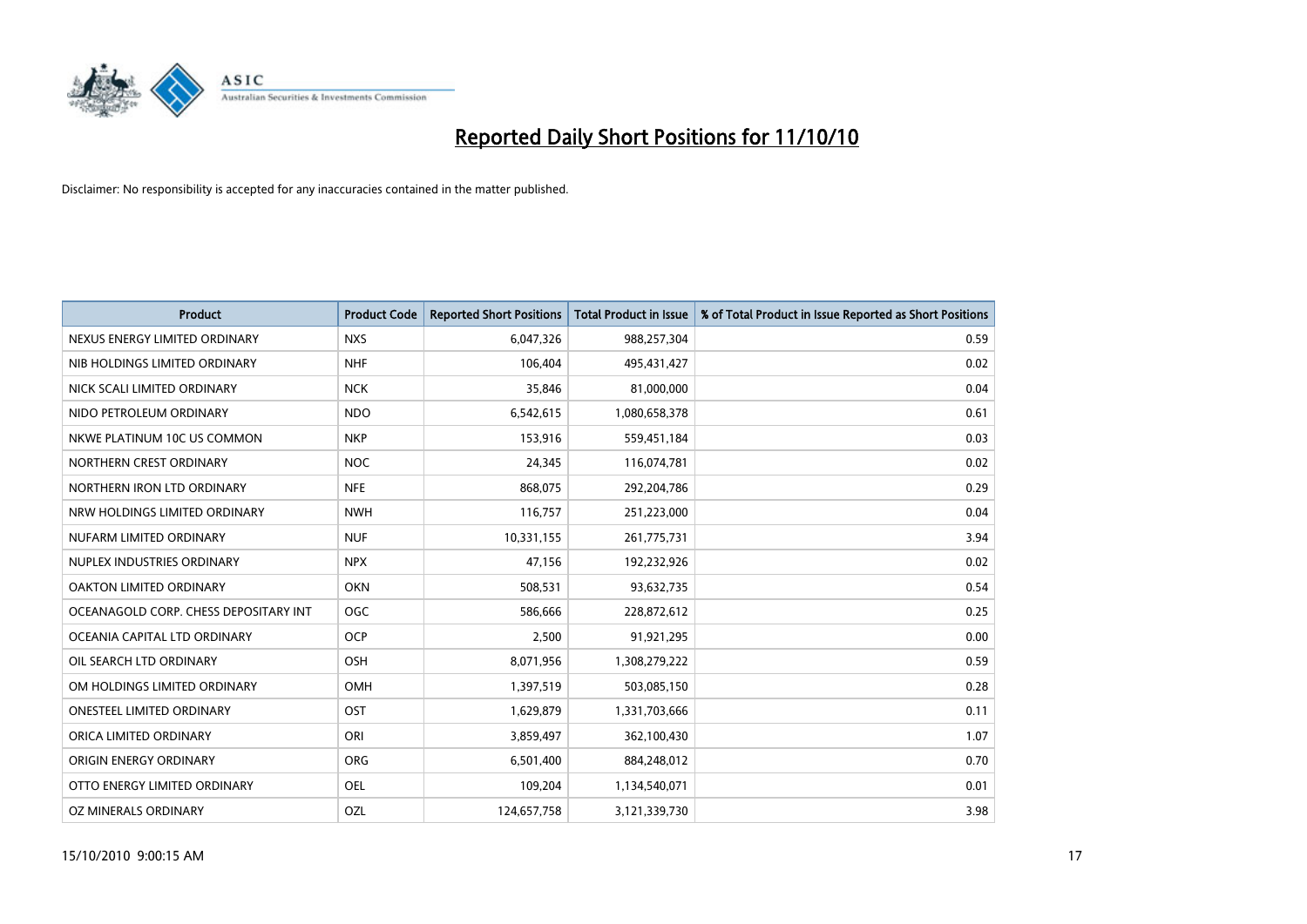

| <b>Product</b>                          | <b>Product Code</b> | <b>Reported Short Positions</b> | Total Product in Issue | % of Total Product in Issue Reported as Short Positions |
|-----------------------------------------|---------------------|---------------------------------|------------------------|---------------------------------------------------------|
| PACIFIC BRANDS ORDINARY                 | <b>PBG</b>          | 6,547,384                       | 931,386,248            | 0.69                                                    |
| PALADIN ENERGY LTD ORDINARY             | <b>PDN</b>          | 15,767,554                      | 718,423,382            | 2.18                                                    |
| PAN PACIFIC PETROL. ORDINARY            | PPP                 | 14                              | 588,612,110            | 0.00                                                    |
| PANAUST LIMITED ORDINARY                | <b>PNA</b>          | 11,695,765                      | 2,954,376,819          | 0.39                                                    |
| PANORAMIC RESOURCES ORDINARY            | PAN                 | 495,126                         | 205,587,842            | 0.24                                                    |
| PAPERLINX LIMITED ORDINARY              | <b>PPX</b>          | 16,524,010                      | 603,580,761            | 2.73                                                    |
| PAPERLINX SPS TRUST STEP UP PERP. PREF. | <b>PXUPA</b>        | 5,000                           | 2,850,000              | 0.18                                                    |
| PATTIES FOODS LTD ORDINARY              | PFL                 |                                 | 138,908,853            | 0.00                                                    |
| PEAK RESOURCES ORDINARY                 | <b>PEK</b>          | 250,000                         | 115,128,052            | 0.22                                                    |
| PEET LIMITED ORDINARY                   | PPC                 | 136,000                         | 300,681,486            | 0.04                                                    |
| PENINSULA MINERALS ORDINARY             | <b>PEN</b>          | 5,000                           | 1,633,103,715          | 0.00                                                    |
| PERILYA LIMITED ORDINARY                | PEM                 | 466,098                         | 526,075,563            | 0.09                                                    |
| PERPETUAL LIMITED ORDINARY              | PPT                 | 2,475,783                       | 43,692,215             | 5.67                                                    |
| PERSEUS MINING LTD ORDINARY             | PRU                 | 291,583                         | 421,307,088            | 0.07                                                    |
| PETSEC ENERGY ORDINARY                  | <b>PSA</b>          | 223,332                         | 231,283,622            | 0.10                                                    |
| PHARMAXIS LTD ORDINARY                  | <b>PXS</b>          | 1,135,768                       | 225,764,934            | 0.50                                                    |
| PHOTON GROUP LTD ORDINARY               | PGA                 | 250,510                         | 1,540,062,626          | 0.02                                                    |
| PIKE RIVER COAL ORDINARY                | <b>PRC</b>          | 356,320                         | 405,301,433            | 0.09                                                    |
| PLATINUM ASSET ORDINARY                 | <b>PTM</b>          | 3,947,458                       | 561,347,878            | 0.69                                                    |
| PLATINUM AUSTRALIA ORDINARY             | <b>PLA</b>          | 5,165,403                       | 321,130,521            | 1.60                                                    |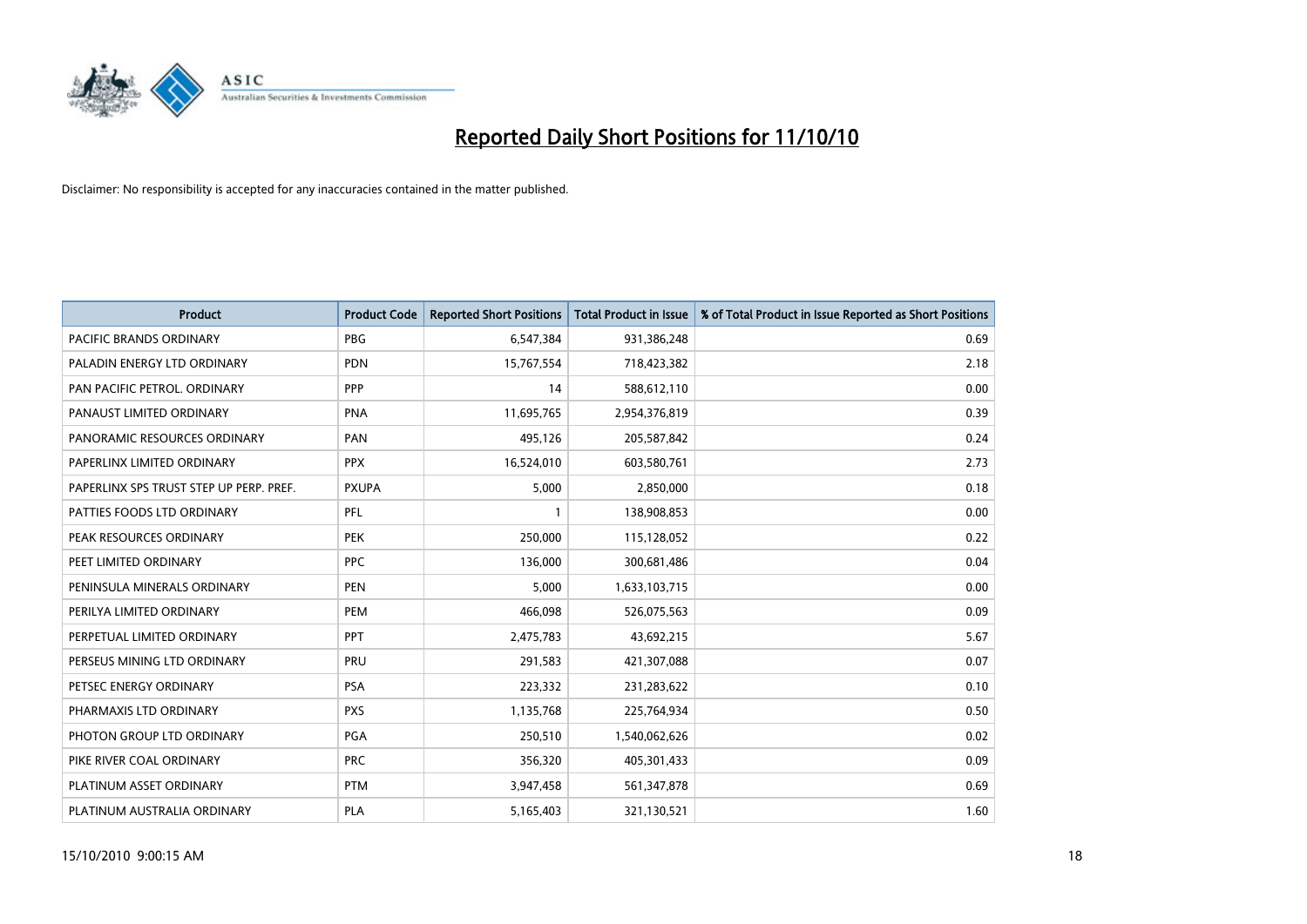

| <b>Product</b>                       | <b>Product Code</b> | <b>Reported Short Positions</b> | <b>Total Product in Issue</b> | % of Total Product in Issue Reported as Short Positions |
|--------------------------------------|---------------------|---------------------------------|-------------------------------|---------------------------------------------------------|
| PLATINUM CAPITAL LTD ORDINARY        | <b>PMC</b>          |                                 | 163,732,888                   | 0.00                                                    |
| <b>PMP LIMITED ORDINARY</b>          | <b>PMP</b>          | 1,728,372                       | 335,338,483                   | 0.51                                                    |
| PORT BOUVARD LIMITED ORDINARY        | PBD                 | 6,754                           | 593,868,295                   | 0.00                                                    |
| PREMIER INVESTMENTS ORDINARY         | <b>PMV</b>          | 174,156                         | 155,030,045                   | 0.12                                                    |
| PRIMARY HEALTH CARE ORDINARY         | <b>PRY</b>          | 10,853,989                      | 491,484,342                   | 2.19                                                    |
| PRIME INFR GROUP. STAPLED SECURITIES | PIH                 | 243,407                         | 351,776,795                   | 0.06                                                    |
| PRIME MEDIA GRP LTD ORDINARY         | PRT                 | 2                               | 366,330,303                   | 0.00                                                    |
| PRIMEAG AUSTRALIA ORDINARY           | PAG                 | 386,454                         | 150,569,976                   | 0.26                                                    |
| PROGEN PHARMACEUTIC ORDINARY         | <b>PGL</b>          | 151,596                         | 24,709,097                    | 0.61                                                    |
| PROGRAMMED ORDINARY                  | PRG                 | 372,417                         | 118,169,908                   | 0.31                                                    |
| PSIVIDA CORP CDI 1:1                 | <b>PVA</b>          | 6,878                           | 7,821,140                     | 0.09                                                    |
| <b>QANTAS AIRWAYS ORDINARY</b>       | QAN                 | 29,833,519                      | 2,265,123,620                 | 1.30                                                    |
| OBE INSURANCE GROUP ORDINARY         | <b>OBE</b>          | 22,567,603                      | 1,051,600,529                 | 2.13                                                    |
| RAMELIUS RESOURCES ORDINARY          | <b>RMS</b>          | 37,248                          | 291,208,795                   | 0.01                                                    |
| RAMSAY HEALTH CARE ORDINARY          | <b>RHC</b>          | 1,998,726                       | 202,081,252                   | 0.97                                                    |
| RANGE RESOURCES LTD ORDINARY         | <b>RRS</b>          | 1,250,000                       | 1,162,167,306                 | 0.11                                                    |
| <b>RCR TOMLINSON ORDINARY</b>        | <b>RCR</b>          | 68,067                          | 131,985,172                   | 0.05                                                    |
| <b>REA GROUP ORDINARY</b>            | <b>REA</b>          | 57,028                          | 128,439,366                   | 0.04                                                    |
| <b>RED FORK ENERGY ORDINARY</b>      | <b>RFE</b>          | 7,696                           | 139,535,000                   | 0.01                                                    |
| <b>REDFLEX HOLDINGS ORDINARY</b>     | <b>RDF</b>          | 2,046                           | 110,010,757                   | 0.00                                                    |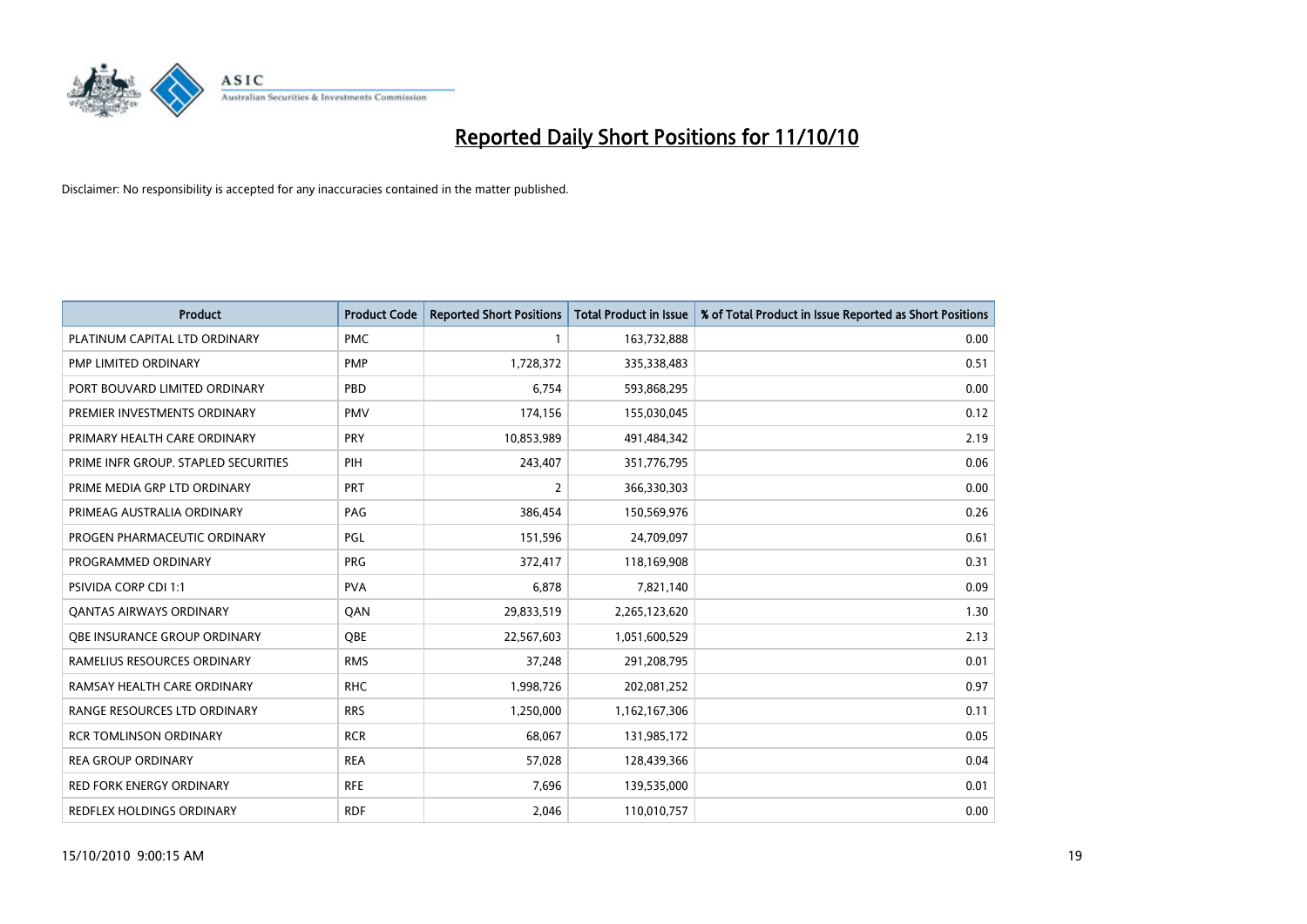

| <b>Product</b>                      | <b>Product Code</b> | <b>Reported Short Positions</b> | <b>Total Product in Issue</b> | % of Total Product in Issue Reported as Short Positions |
|-------------------------------------|---------------------|---------------------------------|-------------------------------|---------------------------------------------------------|
| REED RESOURCES LTD ORDINARY         | <b>RDR</b>          | 268,205                         | 192,271,768                   | 0.14                                                    |
| <b>REGIS RESOURCES ORDINARY</b>     | <b>RRL</b>          | 368,312                         | 423,878,034                   | 0.08                                                    |
| RESMED INC CDI 10:1                 | <b>RMD</b>          | 3,057,013                       | 1,516,163,980                 | 0.20                                                    |
| RESOLUTE MINING ORDINARY            | <b>RSG</b>          | 907,755                         | 451,380,935                   | 0.20                                                    |
| <b>RESOURCE GENERATION ORDINARY</b> | <b>RES</b>          | 157,911                         | 182,680,530                   | 0.09                                                    |
| REVERSE CORP LIMITED ORDINARY       | <b>REF</b>          | 25,141                          | 92,382,175                    | 0.03                                                    |
| REX MINERALS LIMITED ORDINARY       | <b>RXM</b>          | 14,778                          | 115,199,460                   | 0.01                                                    |
| <b>RHG LIMITED ORDINARY</b>         | <b>RHG</b>          | 13,020                          | 318,745,978                   | 0.00                                                    |
| RIDLEY CORPORATION ORDINARY         | <b>RIC</b>          | 63,110                          | 307,817,071                   | 0.02                                                    |
| RIO TINTO LIMITED ORDINARY          | <b>RIO</b>          | 21,503,297                      | 606,831,240                   | 3.53                                                    |
| RIVERCITY MOTORWAY STAPLED          | <b>RCY</b>          | 299,192                         | 957,010,115                   | 0.03                                                    |
| RIVERSDALE MINING ORDINARY          | <b>RIV</b>          | 465,204                         | 236,033,688                   | 0.19                                                    |
| ROC OIL COMPANY ORDINARY            | <b>ROC</b>          | 4,644,577                       | 713,154,560                   | 0.64                                                    |
| SAI GLOBAL LIMITED ORDINARY         | SAI                 | 49,528                          | 197,847,390                   | 0.02                                                    |
| SALMAT LIMITED ORDINARY             | <b>SLM</b>          | 63,353                          | 159,134,483                   | 0.04                                                    |
| SAMSON OIL & GAS LTD ORDINARY       | SSN                 | 352,000                         | 1,663,929,592                 | 0.02                                                    |
| SANDFIRE RESOURCES ORDINARY         | <b>SFR</b>          | 144,611                         | 131,734,760                   | 0.10                                                    |
| <b>SANTOS LTD ORDINARY</b>          | <b>STO</b>          | 4,478,930                       | 834,019,875                   | 0.53                                                    |
| SARACEN MINERAL ORDINARY            | SAR                 | 174,567                         | 491,984,749                   | 0.03                                                    |
| SEDGMAN LIMITED ORDINARY            | <b>SDM</b>          | 374.590                         | 207,997,898                   | 0.17                                                    |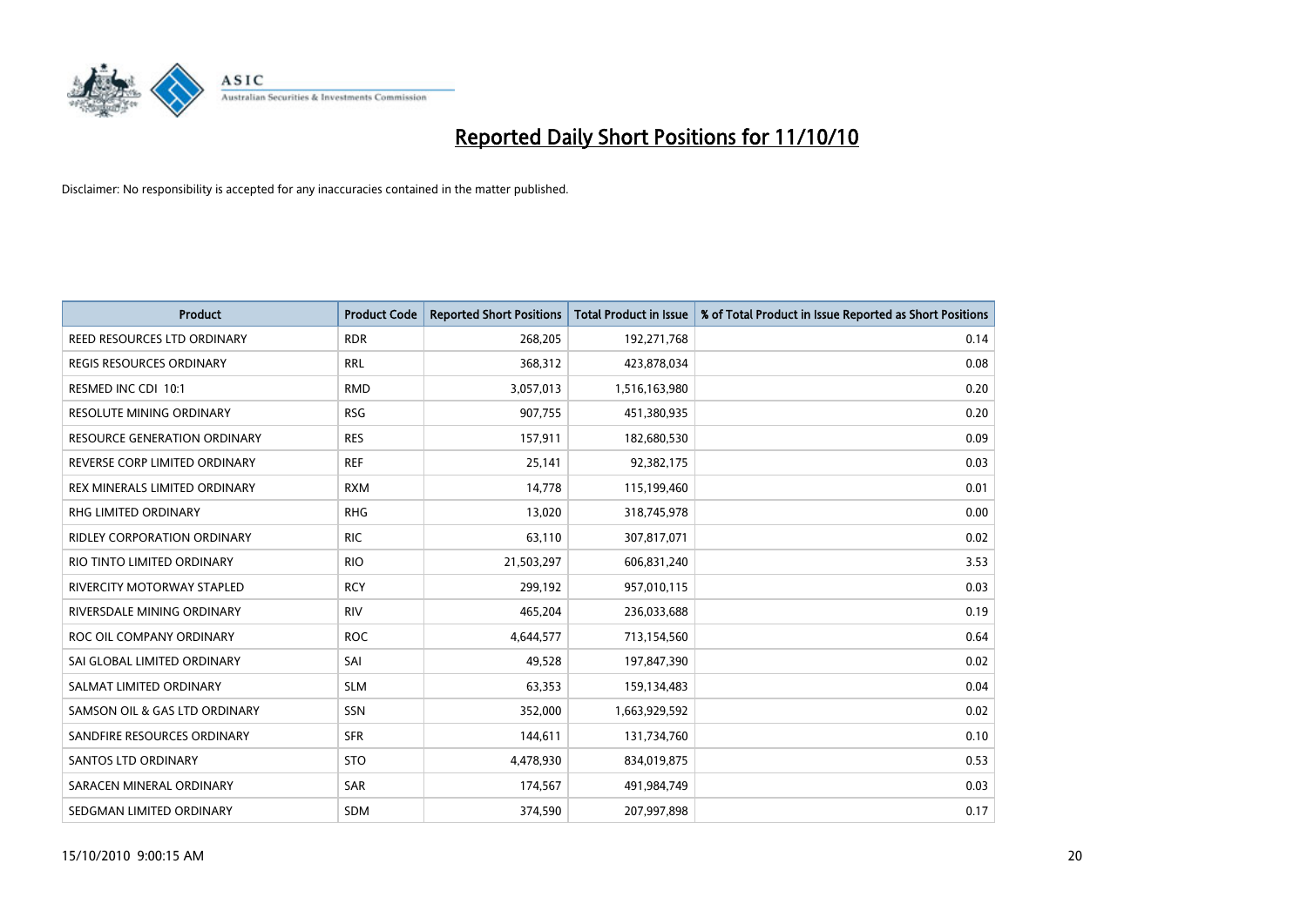

| <b>Product</b>                           | <b>Product Code</b> | <b>Reported Short Positions</b> | <b>Total Product in Issue</b> | % of Total Product in Issue Reported as Short Positions |
|------------------------------------------|---------------------|---------------------------------|-------------------------------|---------------------------------------------------------|
| SEEK LIMITED ORDINARY                    | <b>SEK</b>          | 3,992,810                       | 336,584,488                   | 1.17                                                    |
| SELECT HARVESTS ORDINARY                 | SHV                 | 3,500                           | 55,667,043                    | 0.01                                                    |
| SENETAS CORPORATION ORDINARY             | <b>SEN</b>          | 756.999                         | 461,522,263                   | 0.16                                                    |
| SERVCORP LIMITED ORDINARY                | SRV                 | 104,655                         | 98,440,807                    | 0.10                                                    |
| SERVICE STREAM ORDINARY                  | <b>SSM</b>          | 344,663                         | 283,418,867                   | 0.12                                                    |
| SEVEN GROUP HOLDINGS ORDINARY            | <b>SVW</b>          | 866,394                         | 305,410,281                   | 0.28                                                    |
| SIGMA PHARMACEUTICAL ORDINARY            | SIP                 | 8,921,721                       | 1,178,626,572                 | 0.73                                                    |
| SILEX SYSTEMS ORDINARY                   | <b>SLX</b>          | 197,859                         | 149,506,391                   | 0.12                                                    |
| SILVER LAKE RESOURCE ORDINARY            | <b>SLR</b>          | 55,799                          | 178,757,838                   | 0.02                                                    |
| SIMS METAL MGMT LTD ORDINARY             | SGM                 | 2,591,647                       | 203,993,432                   | 1.29                                                    |
| SINGAPORE TELECOMM. CHESS DEPOSITARY INT | SGT                 | 3,984,005                       | 389,173,075                   | 1.02                                                    |
| SKILLED GROUP LTD ORDINARY               | <b>SKE</b>          | 10,818                          | 190,738,408                   | 0.00                                                    |
| SKY CITY ENTERTAIN. ORDINARY             | <b>SKC</b>          | 11,954,591                      | 575,114,687                   | 2.08                                                    |
| <b>SKY NETWORK ORDINARY</b>              | SKT                 | 1,269,140                       | 389,139,785                   | 0.33                                                    |
| SMS MANAGEMENT, ORDINARY                 | <b>SMX</b>          | 28,481                          | 67,182,500                    | 0.04                                                    |
| SONIC HEALTHCARE ORDINARY                | <b>SHL</b>          | 4,402,405                       | 388,429,875                   | 1.13                                                    |
| SOUL PATTINSON (W.H) ORDINARY            | SOL                 | 1,057                           | 238,640,580                   | 0.00                                                    |
| SP AUSNET STAPLED SECURITIES             | SPN                 | 6,835,497                       | 2,748,353,504                 | 0.24                                                    |
| SPARK INFRASTRUCTURE STAPLED SECURITIES  | SKI                 | 24,487,653                      | 1,209,239,300                 | 2.02                                                    |
| SPDR 200 FUND ETF UNITS                  | <b>STW</b>          | 8                               | 57,228,081                    | 0.00                                                    |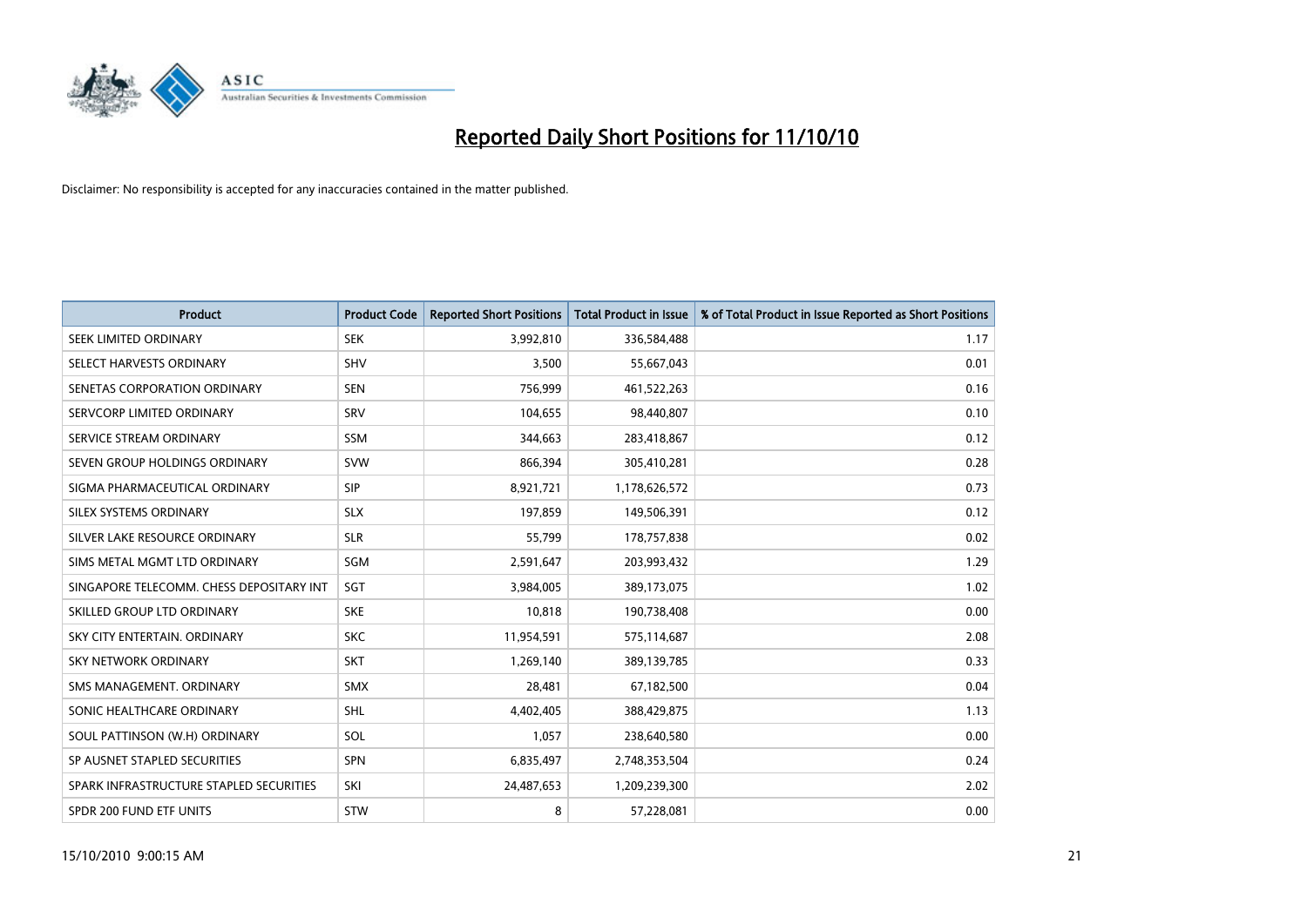

| <b>Product</b>                | <b>Product Code</b> | <b>Reported Short Positions</b> | <b>Total Product in Issue</b> | % of Total Product in Issue Reported as Short Positions |
|-------------------------------|---------------------|---------------------------------|-------------------------------|---------------------------------------------------------|
| SPECIALTY FASHION ORDINARY    | <b>SFH</b>          | 1,637,374                       | 190,964,693                   | 0.86                                                    |
| SPOTLESS GROUP LTD ORDINARY   | SPT                 | 1,152,635                       | 259,309,656                   | 0.44                                                    |
| ST BARBARA LIMITED ORDINARY   | <b>SBM</b>          | 29,044,563                      | 1,953,668,407                 | 1.48                                                    |
| STAGING CONNECTIONS ORDINARY  | <b>STG</b>          | 2,917,189                       | 783,175,134                   | 0.37                                                    |
| STANMORE COAL LTD ORDINARY    | <b>SMR</b>          | 19,596                          | 54,346,234                    | 0.04                                                    |
| STH AMERICAN COR LTD ORDINARY | SAY                 | 9,200                           | 231,832,027                   | 0.00                                                    |
| STHN CROSS MEDIA ORDINARY     | SXL                 | 86,184                          | 378,827,750                   | 0.02                                                    |
| STOCKLAND UNITS/ORD STAPLED   | SGP                 | 13,197,887                      | 2,383,036,717                 | 0.53                                                    |
| STRAITS RESOURCES ORDINARY    | SRL                 | 4,649,343                       | 255,203,613                   | 1.81                                                    |
| STW COMMUNICATIONS ORDINARY   | SGN                 | 198,020                         | 364,310,964                   | 0.05                                                    |
| SUNCORP-METWAY, ORDINARY      | <b>SUN</b>          | 4,995,589                       | 1,281,390,524                 | 0.38                                                    |
| SUNDANCE RESOURCES ORDINARY   | <b>SDL</b>          | 15,345,271                      | 2,709,995,932                 | 0.57                                                    |
| SUNLAND GROUP LTD ORDINARY    | <b>SDG</b>          | 75,105                          | 251,107,692                   | 0.03                                                    |
| SUPER CHEAP AUTO GRP ORDINARY | SUL                 | 311,306                         | 127,890,079                   | 0.24                                                    |
| SWICK MINING ORDINARY         | <b>SWK</b>          | 1,548                           | 236,724,970                   | 0.00                                                    |
| SYMEX HOLDINGS ORDINARY       | SYM                 | 6,633                           | 125,037,628                   | 0.01                                                    |
| TABCORP HOLDINGS LTD ORDINARY | <b>TAH</b>          | 7,150,190                       | 616,489,466                   | 1.13                                                    |
| TALENT2 INTERNATION ORDINARY  | <b>TWO</b>          | 7                               | 141,271,875                   | 0.00                                                    |
| TAP OIL LIMITED ORDINARY      | <b>TAP</b>          | 13,802                          | 156,485,921                   | 0.01                                                    |
| TASSAL GROUP LIMITED ORDINARY | <b>TGR</b>          | 3,077,891                       | 144,197,882                   | 2.13                                                    |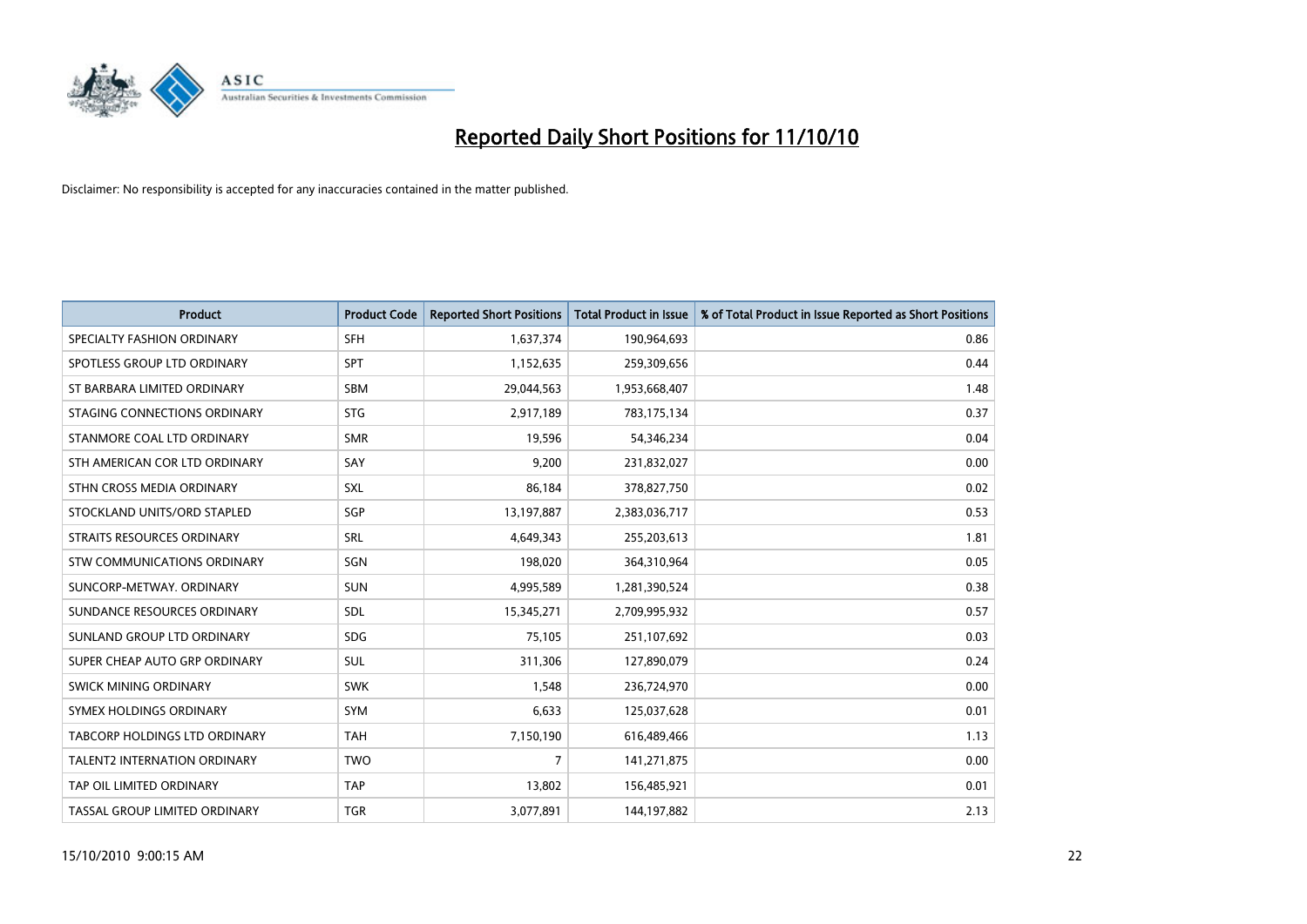

| <b>Product</b>                          | <b>Product Code</b> | <b>Reported Short Positions</b> | Total Product in Issue | % of Total Product in Issue Reported as Short Positions |
|-----------------------------------------|---------------------|---------------------------------|------------------------|---------------------------------------------------------|
| <b>TATTS GROUP LTD ORDINARY</b>         | <b>TTS</b>          | 6,580,056                       | 1,300,888,465          | 0.50                                                    |
| TELECOM CORPORATION ORDINARY            | <b>TEL</b>          | 31,842,749                      | 1,924,367,932          | 1.65                                                    |
| TELSTRA CORPORATION, ORDINARY           | <b>TLS</b>          | 12,587,916                      | 12,443,074,357         | 0.10                                                    |
| TEN NETWORK HOLDINGS ORDINARY           | <b>TEN</b>          | 2,534,332                       | 1,045,236,720          | 0.25                                                    |
| TFS CORPORATION LTD ORDINARY            | <b>TFC</b>          | 63,054                          | 227,360,909            | 0.02                                                    |
| THE REJECT SHOP ORDINARY                | <b>TRS</b>          | 24,336                          | 26,033,570             | 0.09                                                    |
| THINKSMART LIMITED ORDINARY             | <b>TSM</b>          | 100,000                         | 121,334,864            | 0.08                                                    |
| THOR MINING PLC CHESS DEPOSITARY        | <b>THR</b>          | 2,307                           | 239,814,715            | 0.00                                                    |
| THORN GROUP LIMITED ORDINARY            | <b>TGA</b>          | 2,360                           | 129,459,770            | 0.00                                                    |
| THUNDELARRA EXPLOR, ORDINARY            | <b>THX</b>          | 3,262                           | 151,128,481            | 0.00                                                    |
| TIMBERCORP LIMITED ORDINARY             | <b>TIM</b>          | 1,171,620                       | 352,071,429            | 0.33                                                    |
| <b>TISHMAN SPEYER UNITS</b>             | <b>TSO</b>          | 53,156                          | 338,440,904            | 0.01                                                    |
| TNG LIMITED ORDINARY                    | <b>TNG</b>          | 4,321                           | 258,055,076            | 0.00                                                    |
| TOLL HOLDINGS LTD ORDINARY              | <b>TOL</b>          | 14,648,259                      | 702,867,609            | 2.07                                                    |
| TORO ENERGY LIMITED ORDINARY            | <b>TOE</b>          | 35,404                          | 964,936,676            | 0.00                                                    |
| <b>TOWER AUSTRALIA ORDINARY</b>         | <b>TAL</b>          | 1,084,553                       | 415,928,881            | 0.26                                                    |
| TOWER LIMITED ORDINARY                  | <b>TWR</b>          | 689,519                         | 260,631,787            | 0.26                                                    |
| TOX FREE SOLUTIONS ORDINARY             | <b>TOX</b>          | 102,033                         | 91,765,500             | 0.10                                                    |
| TPG TELECOM LIMITED ORDINARY            | <b>TPM</b>          | 1,077,618                       | 767,849,104            | 0.13                                                    |
| TRANSFIELD SERV INFR STAPLED SECURITIES | <b>TSI</b>          | 219,739                         | 434,862,971            | 0.05                                                    |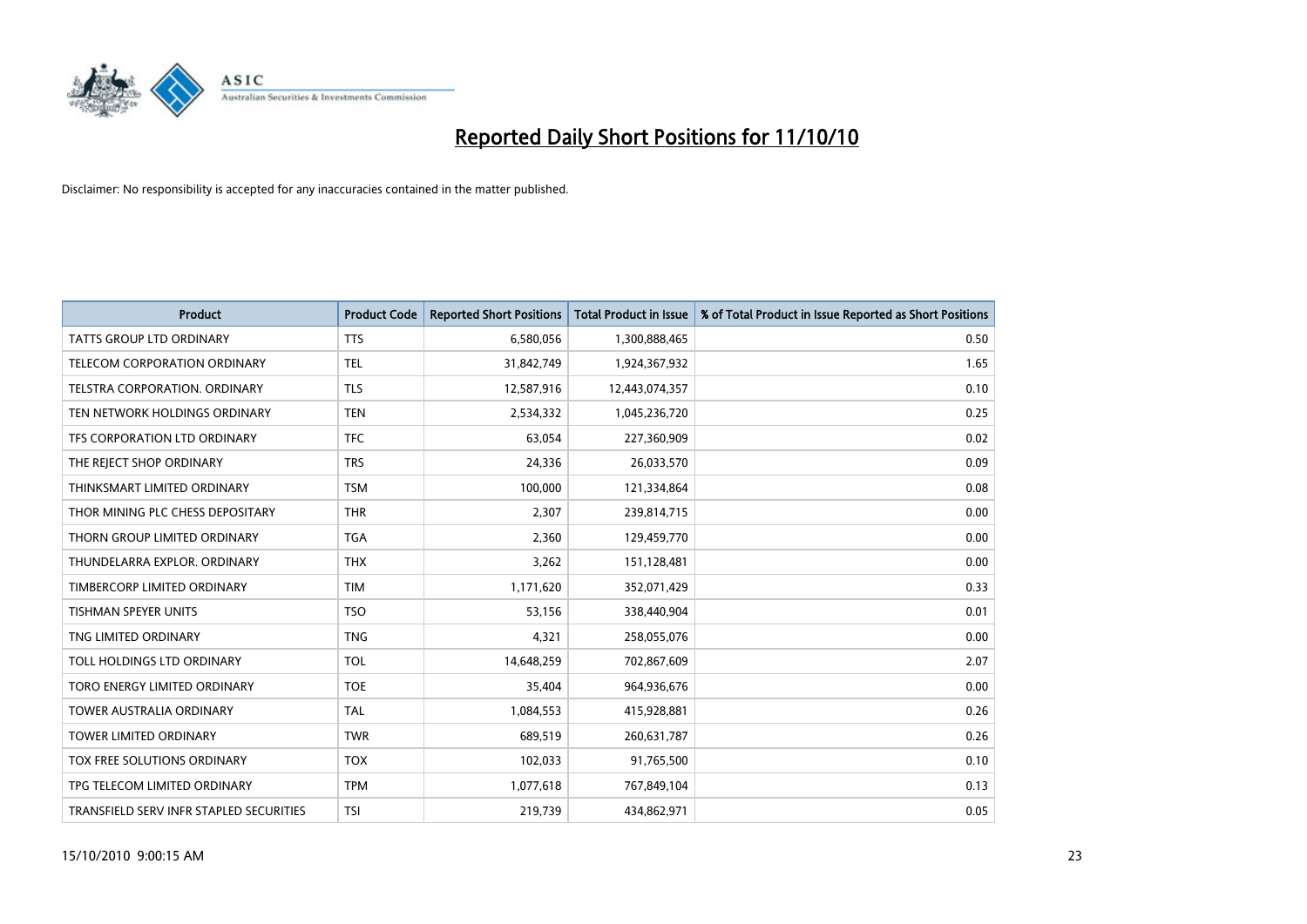

| <b>Product</b>                            | <b>Product Code</b> | <b>Reported Short Positions</b> | <b>Total Product in Issue</b> | % of Total Product in Issue Reported as Short Positions |
|-------------------------------------------|---------------------|---------------------------------|-------------------------------|---------------------------------------------------------|
| <b>TRANSFIELD SERVICES ORDINARY</b>       | <b>TSE</b>          | 2,637,297                       | 441,350,229                   | 0.59                                                    |
| TRANSPACIFIC INDUST. ORDINARY             | <b>TPI</b>          | 14,445,066                      | 960,638,735                   | 1.49                                                    |
| TRANSURBAN GROUP TRIPLE STAPLED SEC.      | <b>TCL</b>          | 7,098,939                       | 1,441,290,633                 | 0.48                                                    |
| TREASURY GROUP ORDINARY                   | <b>TRG</b>          | 180                             | 23,070,755                    | 0.00                                                    |
| TRINITY GROUP STAPLED SECURITIES          | <b>TCO</b>          | 3,419                           | 231,701,539                   | 0.00                                                    |
| TROY RESOURCES NL ORDINARY                | <b>TRY</b>          | 32,818                          | 87,474,323                    | 0.03                                                    |
| UGL LIMITED ORDINARY                      | UGL                 | 4,414,750                       | 165,928,705                   | 2.62                                                    |
| UNILIFE CORPORATION CDI 6:1               | <b>UNS</b>          | 47,355                          | 238,135,980                   | 0.02                                                    |
| UXC LIMITED ORDINARY                      | <b>UXC</b>          | 678,611                         | 305,789,718                   | 0.22                                                    |
| VALAD PROPERTY GROUP STAPLED US PROHIBIT. | <b>VPG</b>          | 4,451,390                       | 2,302,129,263                 | 0.19                                                    |
| VDM GROUP LIMITED ORDINARY                | <b>VMG</b>          | 11,116                          | 195,613,088                   | 0.01                                                    |
| <b>VENTURE MINERALS ORDINARY</b>          | <b>VMS</b>          | 6,500                           | 168, 163, 334                 | 0.00                                                    |
| VILLAGE ROADSHOW LTD ORDINARY             | <b>VRL</b>          | 682                             | 114,217,649                   | 0.00                                                    |
| VILLAGE ROADSHOW LTD 'A' CLASS PREFERENCE | <b>VRLPA</b>        | 19,559                          | 52,235,451                    | 0.04                                                    |
| <b>VIRGIN BLUE HOLDINGS ORDINARY</b>      | <b>VBA</b>          | 20,522,291                      | 2,209,126,568                 | 0.92                                                    |
| <b>VISION GROUP HLDGS ORDINARY</b>        | <b>VGH</b>          | 78,000                          | 72,671,765                    | 0.11                                                    |
| VITA GROUP LTD ORDINARY                   | <b>VTG</b>          | 75,190                          | 142,499,800                   | 0.05                                                    |
| VITERRA INC CDI 1:1                       | <b>VTA</b>          | 75,659                          | 68,629,939                    | 0.11                                                    |
| <b>WAREHOUSE GROUP ORDINARY</b>           | <b>WHS</b>          | 302,724                         | 311,195,868                   | 0.10                                                    |
| WATPAC LIMITED ORDINARY                   | <b>WTP</b>          | 7,535                           | 183,341,382                   | 0.00                                                    |